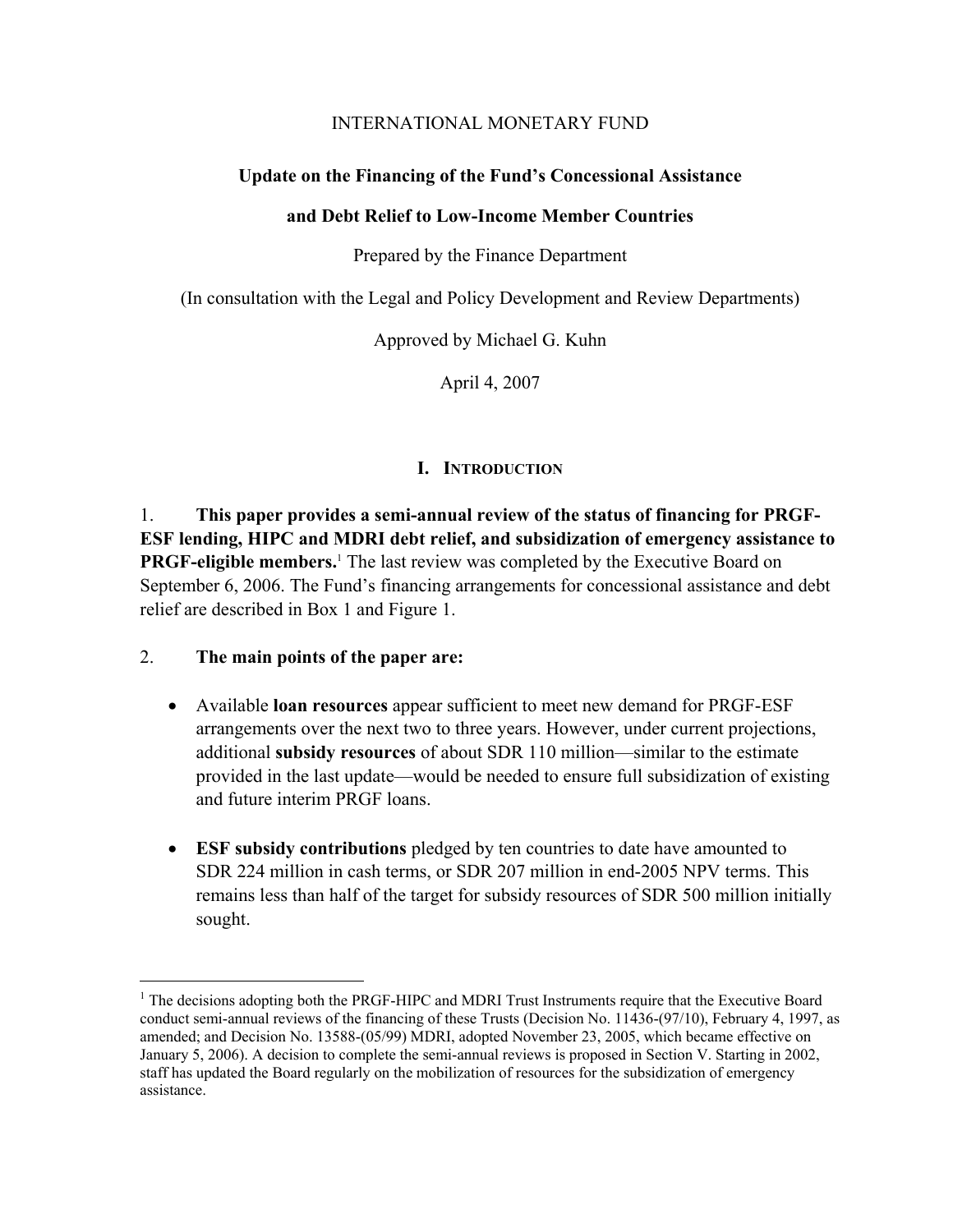- Additional grant resources will need to be identified and secured to allow the Fund to provide HIPC and MDRI debt relief to the **three protracted arrears cases** (Liberia, Somalia, and Sudan). Among these countries, mobilizing the necessary resources for debt relief to Liberia, estimated at about SDR 530 million, has become a matter of urgency.
- Additional subsidy resources will need to be mobilized to enable the Fund to continue to provide **emergency assistance** on concessional terms. While currently available resources are estimated to be sufficient to cover existing needs, several countries are expected to request emergency post-conflict assistance in the coming months. In anticipation of these and future requests, additional subsidy resources in the order of SDR 15–35 million would need to be mobilized.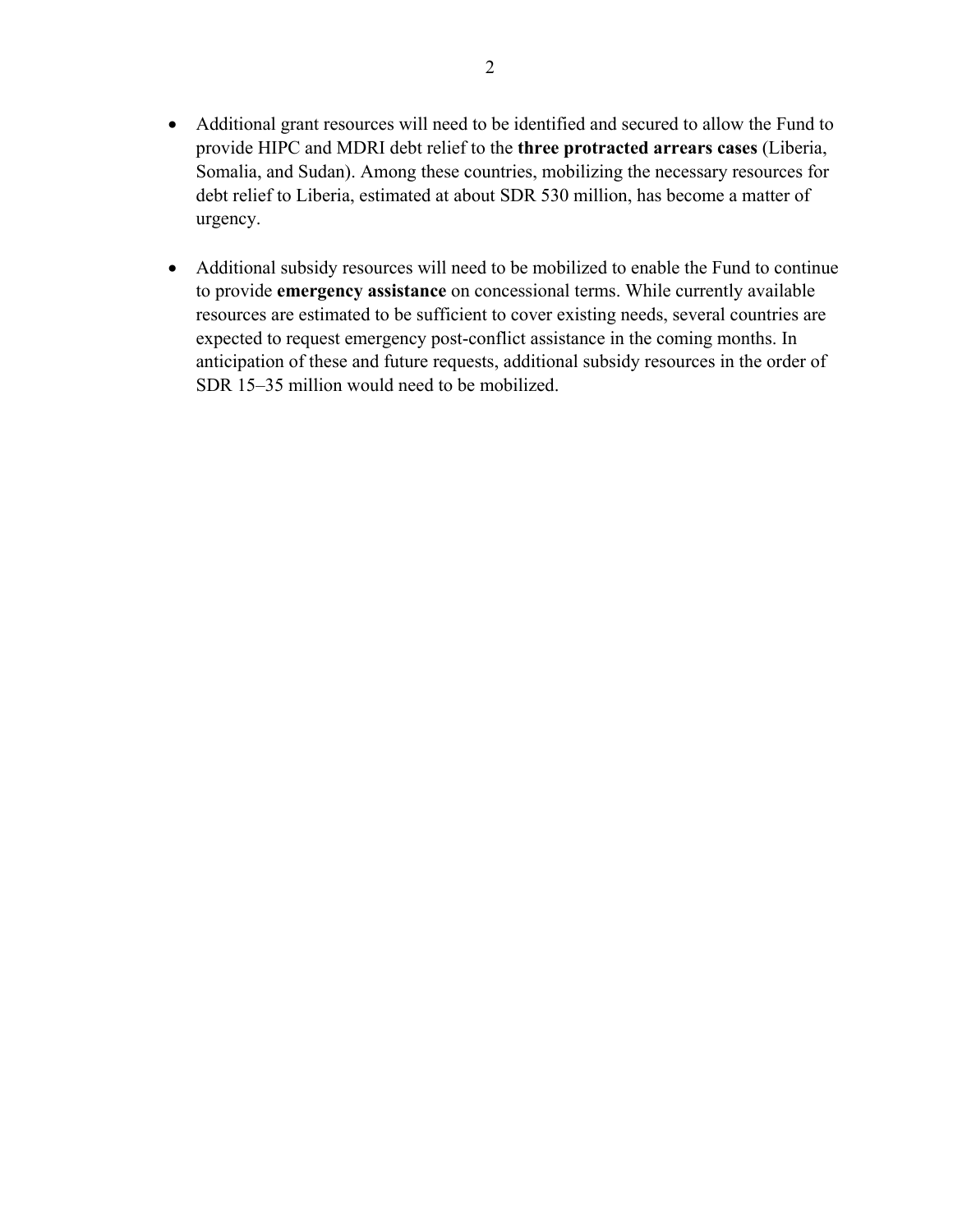#### **Box 1. Financing Arrangements for Concessional Assistance and Debt Relief**

The Fund extends its concessional assistance and debt relief to eligible countries through the following  $channels^{-1}$ 

**PRGF-ESF Trust**—established in 1987—is to receive and provide resources for PRGF-ESF operations.<sup>2</sup> The Trust comprises a Loan Account, a Reserve Account, and three Subsidy Accounts. The Loan Account borrows loan resources from central banks, governments, and official institutions, largely at market-related interest rates, and onlends these resources to PRGF-ESF eligible countries.<sup>3</sup> The Reserve Account provides security to Trust lenders in the event of a delay or non-repayment by PRGF-ESF borrowers. The Trust has three Subsidy Accounts: one to subsidize PRGF loans only, one to subsidize ESF loans only, and one for the subsidization of both PRGF and ESF loans.

**PRGF-HIPC Trust**—established in 1997—is to receive and provide resources for debt relief under the HIPC Initiative and for subsidization of interim PRGF loans. The Trust is funded through contributions provided by member countries and the Fund itself. The operations of the Trust are conducted through one account, under which three sub-accounts have been established—the PRGF sub-account, the PRGF-HIPC sub-account, and the HIPC sub-account—to permit contributors to earmark resources for either interim PRGF or HIPC operations or both.

**MDRI Trusts**—established in 2006—are to receive and provide grant resources for MDRI debt relief to eligible countries. The MDRI-I Trust was funded from the Fund's own resources previously held in the Special Disbursement Account for debt relief to qualifying countries with per capita incomes at or below US\$380. The MDRI-II Trust was funded from bilateral contributions previously held in the PRGF Trust Subsidy Account for debt relief to qualifying HIPCs with per capita incomes above US\$380.

**Administered Account for emergency assistance**—in January 2005, the Executive Board decided to extend the subsidization of emergency post-conflict assistance (EPCA) to emergency assistance for natural disasters (ENDA) for PRGF-eligible member countries, subject to resource availability<sup>4</sup>. In this context, three sub-accounts were set up to mobilize contributions from members wishing to contribute to the subsidization of: (i) EPCA only; (ii) ENDA only; and (iii) both types of emergency assistance.

 $2$  The Trust, initially referred to as the ESAF Trust, was renamed the PRGF Trust in 1999 and the PRGF-ESF Trust in 2006.

 $3$  There were, in total, 17 lenders (and one lender with an associated loan agreement) to the Loan Account, of which five have been fully repaid.

4 See *Subsidization of the Fund's Emergency Assistance for Natural Disasters to PRGF-Eligible Members*.

<sup>&</sup>lt;sup>1</sup> For a more detailed discussion of these financing arrangements, see *The Multilateral Debt Relief Initiative (G-8 proposal) and Its Implications for the Fund—Further Considerations—Supplement on Financing Arrangements*.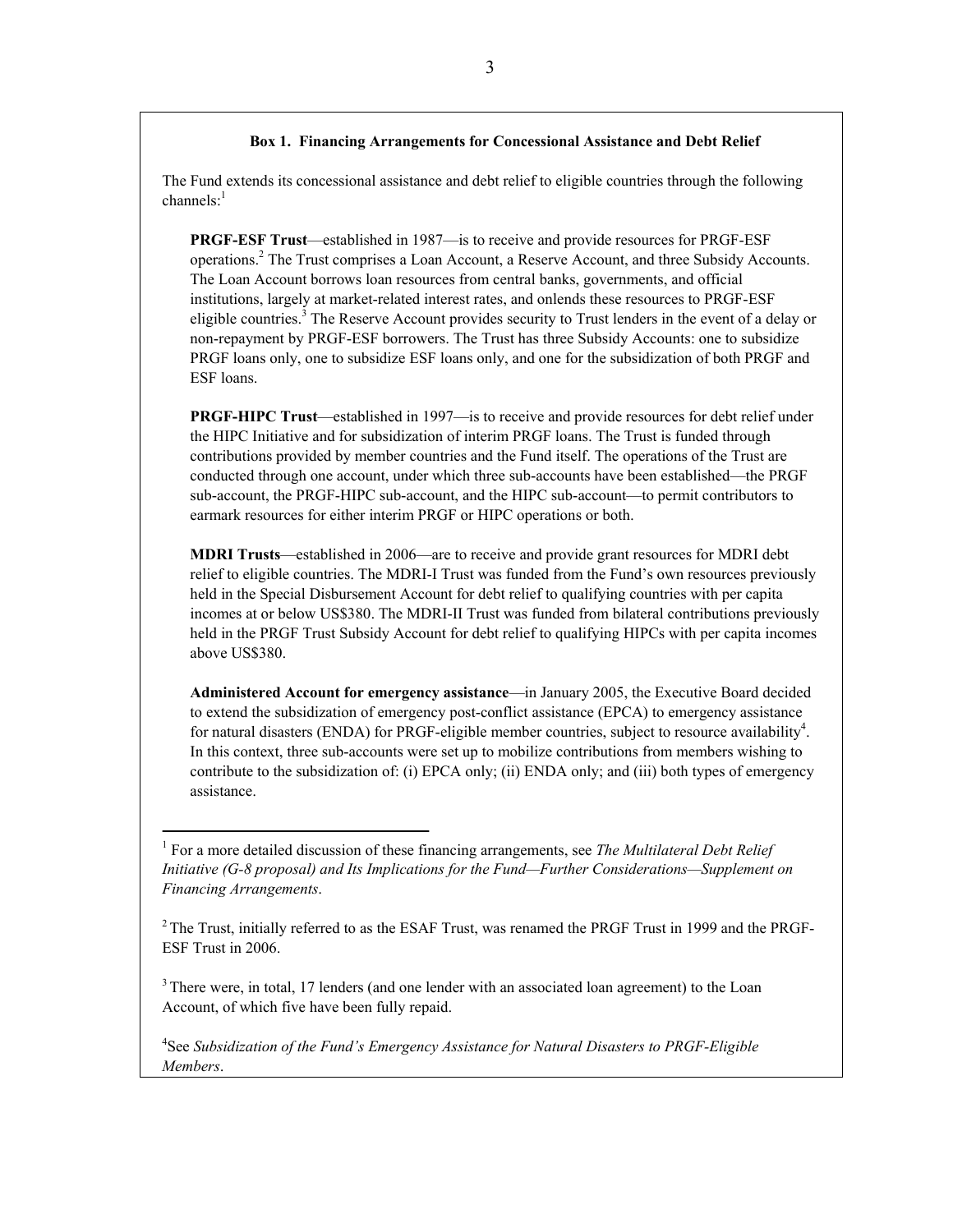

### **Figure 1. Financial Structure of the Fund's Concessional Operations**

### **II. FINANCING OF PRGF-ESF OPERATIONS**

### **Interim Loan Resources**

 $\overline{a}$ 

3. **As of end-2006, available loan resources for PRGF-ESF lending amounted to SDR 2.5 billion, as compared to SDR 2.7 billion at mid-2006**. Since the last update, new PRGF arrangements, totaling SDR 0.2 billion, were approved for the Central African Republic, Haiti, Madagascar, and Mauritania. In addition, Burkina Faso and Moldova received augmentation to their existing PRGF arrangements of SDR 6 million and SDR 31 million, respectively. For 2006 as a whole, ten new PRGF arrangements, amounting to SDR 0.4 billion, were approved. To date, no country has requested assistance under the ESF.

4. **These available loan resources appear sufficient to cover PRGF-ESF commitments over the next two to three years** (Table 1). Latest staff estimates, based on country-specific projections, suggest that, excluding the three protracted arrears cases (Liberia, Somalia, and Sudan),<sup>2</sup> total demand for PRGF loans in 2007 and 2008 combined

 $2$  Zimbabwe has protracted arrears to the PRGF-ESF Trust but is not discussed in this paper because it is currently not PRGF-eligible, as it was removed from the list of PRGF-eligible countries.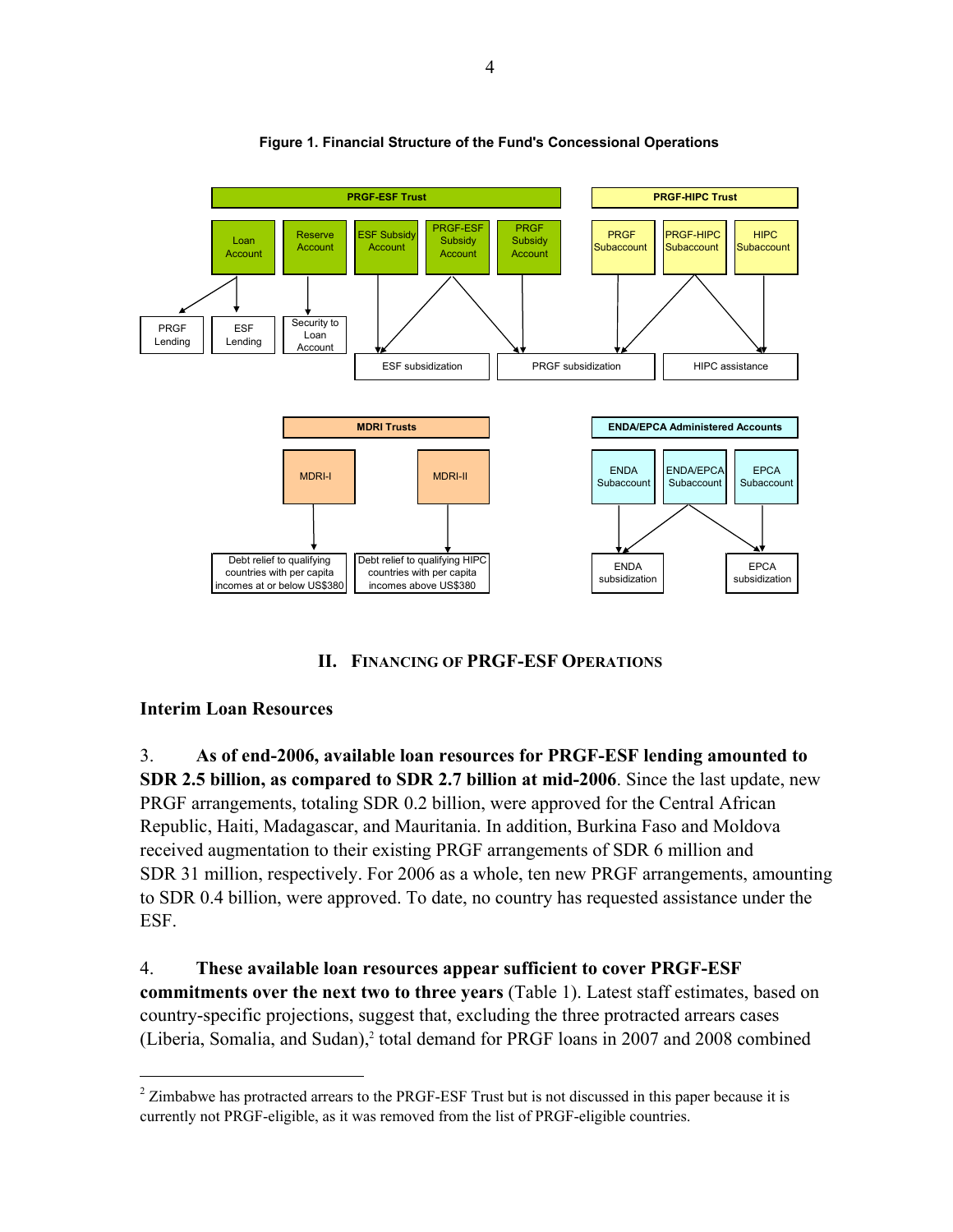could amount to about SDR 1½ billion, reflecting possible requests for PRGF arrangements by a few large quota countries. While the timing of arrears clearance by the three protracted arrears cases and their possible requests for new PRGF loans is difficult to predict, total PRGF loan resources of about SDR 1 billion would be needed for these three cases under the current PRGF exceptional access limit of 185 percent of quota.

| Table 1. Loan Resources of the PRGF-ESF Trust<br>(In billions of SDRs; as of end-2006) |      |
|----------------------------------------------------------------------------------------|------|
| Existing loan resources                                                                | 15.8 |
| Commitments to borrowers                                                               | 13.3 |
| Of which: cumulative disbursements                                                     | 12.5 |
| Uncommitted Ioan resources                                                             | 2.5  |
| <b>Projected demand for PRGF loans</b>                                                 | 1.6  |
| 2007                                                                                   | 0.7  |
| 2008                                                                                   | 0 8  |
| Remaining uncommitted loan resources                                                   | 1.0  |
| Possible need by 1/                                                                    | 1 0  |
| I iberia                                                                               | 02   |
| Somalia                                                                                | 02   |
| Sudan                                                                                  | 0 6  |
| Memorandum item:<br>New loan resources 2/                                              | በ 7  |

1/ Assuming PRGF access equivalent to the exceptional limit of 185 percent of the 12th Review quota.

2/ Pledged by France in the context of resource mobilization for the ESF.

5. **To enable the PRGF-ESF Trust to borrow additional loan resources, the Executive Board approved, on August 30, 2006, the necessary amendments to the PRGF-ESF Trust Instrument**. These amendments became effective on December 8, 2006, following the consent of all lenders to the PRGF-ESF Loan Account. As a result, the borrowing limit of the Trust was increased from SDR 16 billion to SDR 20 billion. In the context of resource mobilization for the ESF, France has pledged new loan resources of about SDR 0.7 billion, which, once finalized, could be used to make loans to PRGF-eligible countries under both PRGF and ESF arrangements.<sup>3</sup>

### **Interim PRGF Subsidy Resources**

 $\overline{a}$ 

6. **Currently available subsidy resources of SDR 1.3 billion are likely to fall short of the amount needed to fully subsidize existing and future interim PRGF loans.** These resources include subsidies currently held in the PRGF-ESF and PRGF-HIPC Trusts, projected additional inflows to both Trusts, and the G-8 additional subsidy contribution of SDR 100 million (in end-2005 NPV terms) committed to the PRGF-ESF Trust to maintain

 $3$  In the last update, it was also envisaged that Spain would provide its subsidy contribution to the ESF through a new loan agreement on concessional terms. In the end, in January 2007, Spain's contribution was received in the form of a grant.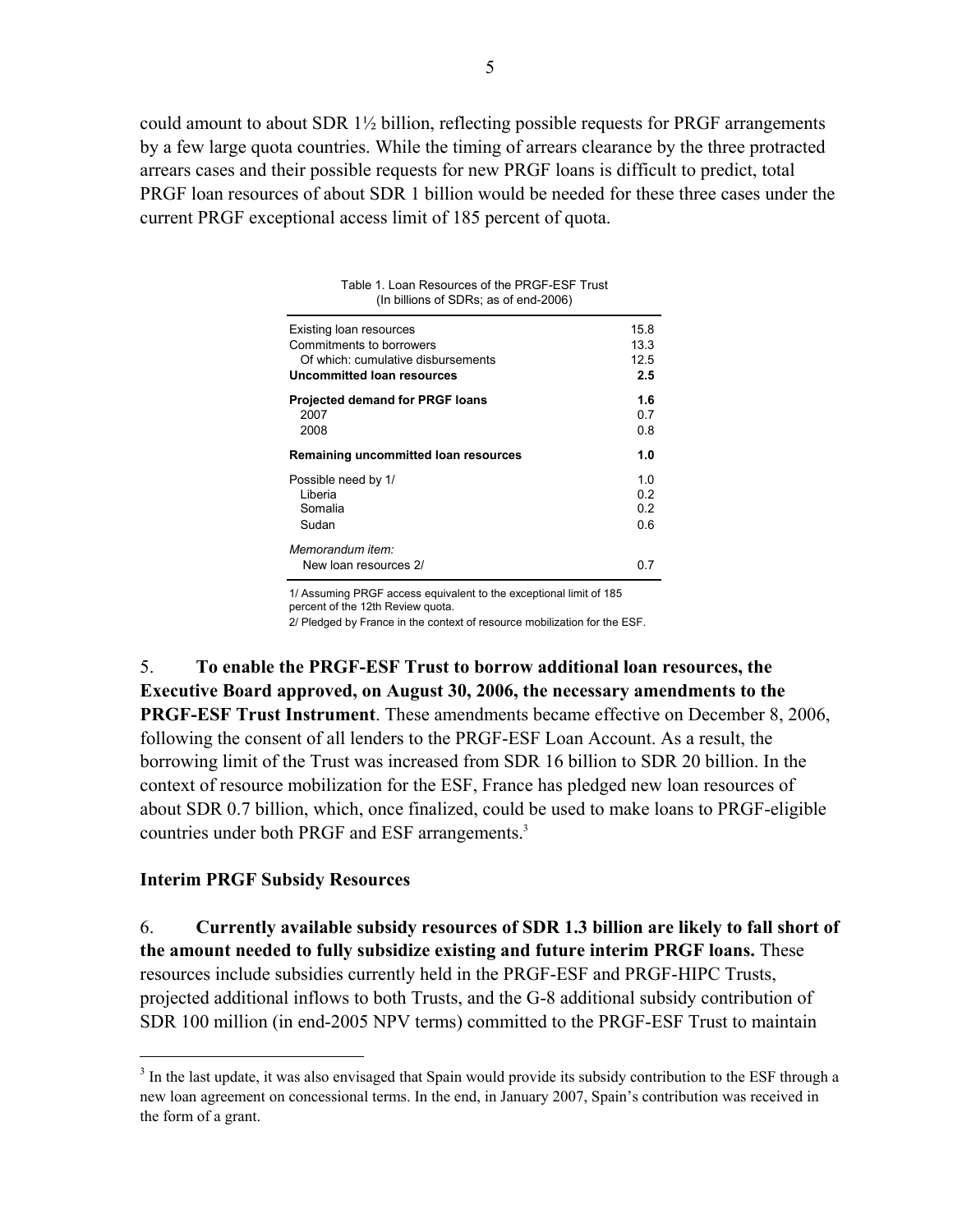the Fund's concessional lending capacity in the context of the MDRI. However, they do not include ESF-related subsidy contributions discussed below.<sup>4</sup> Under current interest rate assumptions, subsidy resources of SDR 1.4 billion would be needed to subsidize existing and future interim PRGF loans, implying a shortfall of about SDR 0.1 billion in end-2006 NPV terms, broadly unchanged from the last update (Table 2).

Table 2. Estimated Interim PRGF Subsidy Resources 1/

| (In billions of SDRs; as of end-2006)                                                                                                         |     |
|-----------------------------------------------------------------------------------------------------------------------------------------------|-----|
| <b>PRGF-ESF Trust</b>                                                                                                                         | 1.0 |
| <b>PRGF-ESF Subsidy Account</b>                                                                                                               | 1.0 |
| <b>PRGF Subsidy Account</b>                                                                                                                   |     |
| PRGF-HIPC Trust 2/                                                                                                                            | 0.1 |
| Projected additional inflows 3/                                                                                                               | 0.1 |
| Total                                                                                                                                         | 1.3 |
| 1/ Excludes subsidy contributions pledged for the ESF, but<br>includes the G-8 contribution of SDR 100 million in the context of<br>the MDRI. |     |
| 2/ Excludes the HIPC sub-account balance which is earmarked for                                                                               |     |

3/ In end-2006 NPV terms; mainly reflects interest income on bilateral deposit agreements with the PRGF-HIPC Trust. 2/ Excludes the HIPC sub-account balance which is earmarked for HIPC assistance only.

7. **Ten remaining contributors to the PRGF-HIPC Trust have yet to take the necessary steps to make effective their pledged subsidy contributions of SDR 32.2 million** (Table 3). It is, therefore, important that these contributors take the necessary action as soon as possible to ensure full funding of PRGF-HIPC operations.

Table 3. Pending Contributions to the PRGF-HIPC Trust (In millions of SDRs "as needed"; as of end-January 2007) 1/

| 20.4 | Dominican Republic | 0.5            |
|------|--------------------|----------------|
| 6.4  | Lebanon            | 0.4            |
| 1.9  | Grenada            | 0.1            |
| 1.6  | Vanuatu            | 0 <sub>1</sub> |
| 0.9  | Maldives           | 0.0            |
|      | Total              | 32.2           |
|      |                    |                |

1/ "As needed" is defined in Appendix Table 2, footnote 3.

2/ These are the remaining balances for Argentina and Gabon, which have already contributed SDR 16.2 million and SDR 2.5

million "as needed", respectively, to the PRGF-HIPC Trust.

#### **ESF Subsidy Contributions**

 $\overline{a}$ 

8. **Since the establishment of the ESF, pledged subsidy contributions have totaled less than half of the amount initially sought.** When the ESF was established, it was considered appropriate to initially secure financing sufficient to cover the projected demand

<sup>&</sup>lt;sup>4</sup> Although for analytical and presentational purposes, the discussion in this paper distinguishes between PRGF and ESF subsidies, the resources in the PRGF-ESF Subsidy Account are, in fact, available to subsidize both PRGF and ESF loans.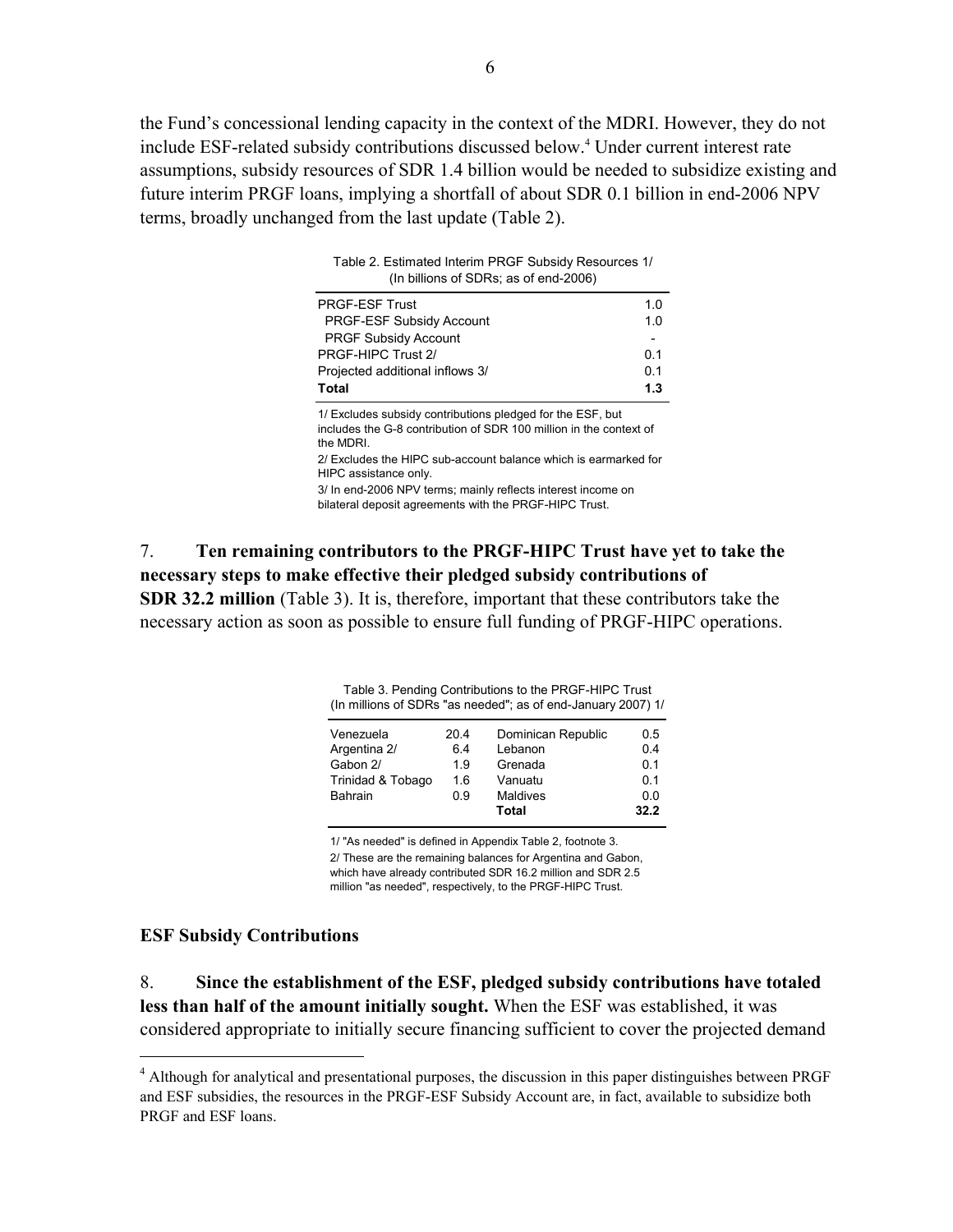for ESF loans of SDR 2 billion for a five-year period. To this end, the Fund sought to mobilize subsidy resources of SDR 0.5 billion in end-2005 NPV terms<sup>5</sup> Subsidy contributions pledged by 10 countries to date have amounted to SDR 224 million in cash terms and SDR 207 million on an NPV basis (Table 4).<sup>6</sup>

Table 4. ESF Subsidy Contributions

| (In millions of currency units; as of end-January 2007) |          |                      |                      |                    |  |                    |  |                                         |
|---------------------------------------------------------|----------|----------------------|----------------------|--------------------|--|--------------------|--|-----------------------------------------|
|                                                         | Date of  | Form of              | Contribution pledged |                    |  |                    |  |                                         |
| Contributors                                            | pledge   | contribution         |                      | (Amount)           |  |                    |  | (SDR equivalent) 1/ (NPV equivalent) 2/ |
| Canada                                                  | 11/28/05 | Grant                | CANS 25.0            |                    |  | 14.3               |  | 14.6                                    |
| France                                                  | 12/16/05 | Concessional Loan    |                      | <b>US\$ 30.0</b>   |  | 20.1               |  | 16.64/                                  |
| Japan                                                   | 11/28/05 | Grant                | <b>SDR</b>           | 20.0               |  | 20.0               |  | 18.0                                    |
| Oman                                                    | 3/19/06  | Grant                | <b>SDR</b>           | 3.0                |  | 3.0                |  | 2.9                                     |
| Norway                                                  | 2/22/06  | Grant                | <b>SDR</b>           | 24.7               |  | 24.7               |  | 22.6                                    |
| <b>Russian Federation</b>                               | 1/30/06  | Grant                | SDR 30.0             |                    |  | 30.0               |  | 26.9                                    |
| Saudi Arabia                                            | 3/7/06   | Investment Agreement | <b>SDR</b>           | $40.0 \frac{3}{1}$ |  | $40.0 \frac{3}{1}$ |  | 40.0                                    |
| Spain                                                   | 4/24/06  | Grant                | <b>SDR</b>           | 5.3                |  | 5.3                |  | 5.1                                     |
| Trinidad and Tobago                                     | 8/25/06  | Deposit Agreement    | <b>SDR</b>           | $0.8 \frac{3}{1}$  |  | $0.8 \frac{3}{1}$  |  | 0.8                                     |
| United Kingdom                                          | 11/23/05 | Grant                | £                    | 50.0               |  | 65.5               |  | 59.8                                    |
| Total                                                   |          |                      |                      |                    |  | 223.7              |  | 207.2                                   |

1/ Calculated using the exchange rate of end-January 2007.

2/ In end-2005 NPV terms.

 $\overline{a}$ 

3/ Reflecting net investment income (in end-2005 NPV terms) to be generated from investment/deposit agreements.

4/ Tentative estimates; subject to finalization of commitment.

#### **PRGF-ESF Reserve Account**

### 9. **As of end-2006, the balance in the Reserve Account amounted to**

**SDR 3.4 billion**.<sup>7</sup> The Reserve Account coverage ratio rose from 50 percent at end-2005 to 90 percent at end-2006, following the implementation of the MDRI, which reduced total PRGF credit outstanding by about 40 percent (Table 5). The Reserve Account balance thus currently represents a substantial multiple of projected PRGF repayments falling due through end-2007.

<sup>5</sup> See *Establishment of an Exogenous Shocks Facility under the Poverty Reduction and Growth Facility Trust*.

<sup>&</sup>lt;sup>6</sup> These contributions have been, or will be, placed in the PRGF-ESF Subsidy Account to subsidize both PRGF and ESF loans, with the exception of the contributions from Canada and Norway, which have been placed in the ESF Subsidy Account to subsidize exclusively ESF lending.

 $<sup>7</sup>$  The Reserve Account provides security to PRGF-ESF Trust lenders in the event of a delay or non-repayment</sup> by PRGF-ESF borrowers. The Account has been financed by reflows of Structural Adjustment Facility and Trust Fund repayments and investment returns on the balance held in the Account. As of end-2006, Zimbabwe's arrears to the PRGF-ESF Trust had necessitated repayments of SDR 76 million from the Reserve Account to PRGF-ESF Trust lenders. The Reserve Account will be replenished when Zimbabwe settles its arrears to the PRGF-ESF Trust. In addition, the remaining overdue obligations to the SAF of SDR 10 million (by Somalia), and Trust Fund of SDR 118 million (SDR 31 million by Liberia, SDR 8 million by Somalia, and SDR 80 million by Sudan) will also be transferred to the Reserve Account once these arrears are settled.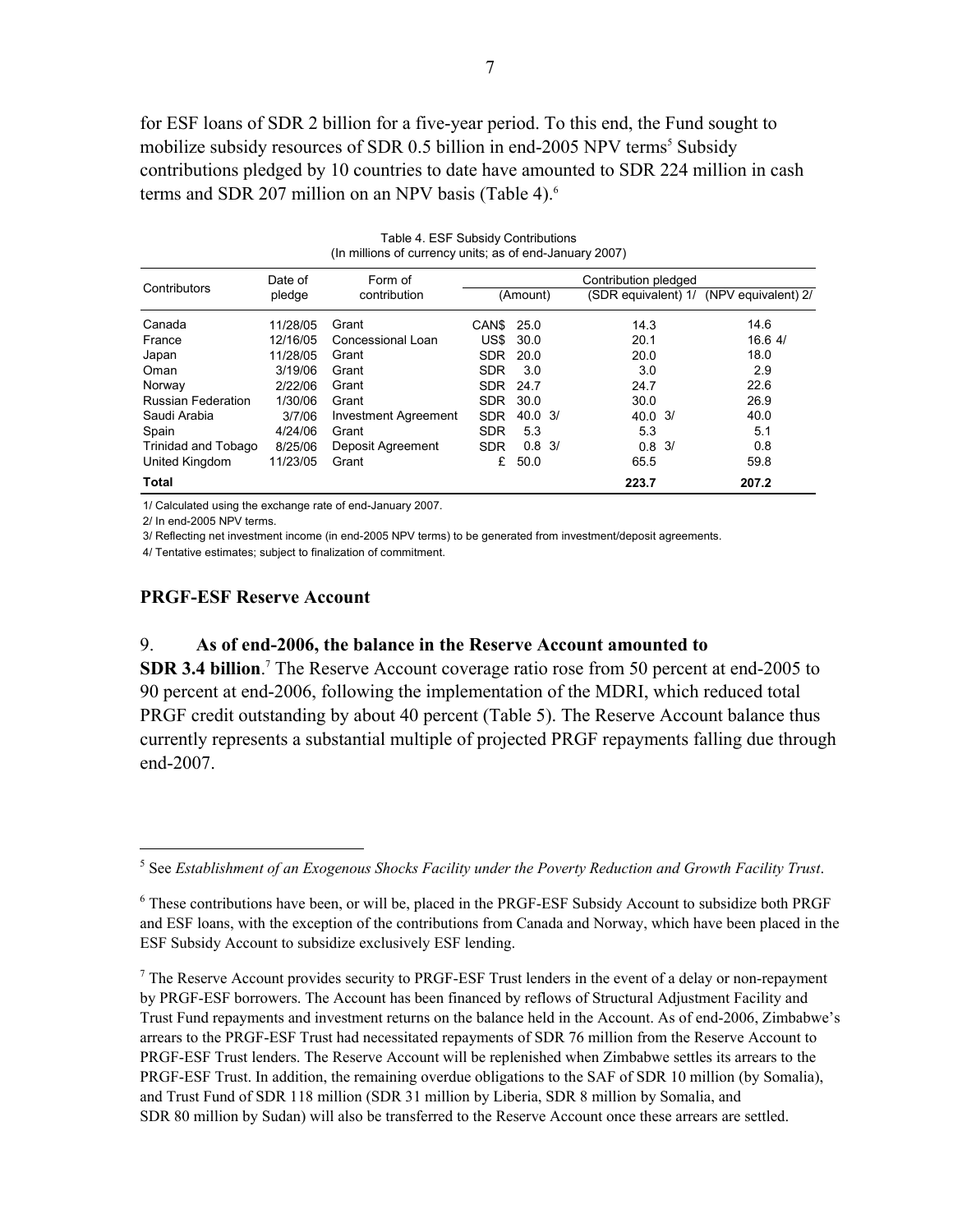|                  | Reserve Account<br>balance                | <b>PRGF-ESF Trust</b>          | Reserve                        |
|------------------|-------------------------------------------|--------------------------------|--------------------------------|
|                  | (end of period)                           | obligations<br>(end of period) | coverage ratio<br>(In percent) |
|                  |                                           |                                |                                |
|                  | (A)                                       | (B)                            | (A)/(B)                        |
| 1988             | 169                                       | 103                            | 164.1                          |
| 1989             | 272                                       | 510                            | 53.3                           |
| 1990             | 395                                       | 795                            | 49.7                           |
| 1991             | 513                                       | 1,320                          | 38.9                           |
| 1992             | 630                                       | 1,786                          | 35.3                           |
| 1993             | 793                                       | 2,005                          | 39.6                           |
| 1994             | 1,009                                     | 2,786                          | 36.2                           |
| 1995             | 1,336                                     | 3,919                          | 34.1                           |
| 1996             | 1,716                                     | 4,446                          | 38.6                           |
| 1997             | 2,093                                     | 4,892                          | 42.8                           |
| 1998             | 2,345                                     | 5,421                          | 43.3                           |
| 1999             | 2,548                                     | 5,820                          | 43.8                           |
| 2000             | 2,714                                     | 5,773                          | 47.0                           |
| 2001             | 2,917                                     | 5,971                          | 48.9                           |
| 2002             | 3,079                                     | 6,636                          | 46.4                           |
| 2003             | 3,115                                     | 6,703                          | 46.5                           |
| 2004             | 3,174                                     | 6,632                          | 47.9                           |
| 2005             | 3,285                                     | 6,185                          | 53.1                           |
| 2006             | 3,392                                     | 3,656 2/                       | 92.8                           |
| Memorandum item: |                                           |                                |                                |
|                  | Projected PRGF repayments in Apr-Dec 2007 | 245                            |                                |

| Table 5. PRGF-ESF Trust-Reserve Account Coverage 1/ |
|-----------------------------------------------------|
| (In millions of SDRs)                               |

1/ Excludes associated loans of SDR 49.5 million from the Saudi Fund for Development (SFD), the risk of which is borne by the SFD, overdue Trust Fund obligations (SDR 118 million), and overdue SAF obligations (SDR 10 million).

 relief. 2/ The sharp drop from 2005 reflects early repayments arising from the delivery of MDRI debt

10. **Once PRGF-ESF subsidy resources have been fully utilized, Reserve Account resources could be used to subsidize PRGF-ESF lending, with the principal being**  provided by bilateral creditors.<sup>8</sup> Staff's latest estimates suggest that available Reserve Account resources could subsidize annual lending of about SDR 0.7 billion per annum in perpetuity, starting in 2009.<sup>9</sup> These estimates do not make any allowance for the possible reimbursement of the GRA for the cost of administrating the PRGF-ESF Trust.10 The reimbursement of the GRA for such administrative expenses—averaging about SDR 60 million per annum in recent years—would reduce resources available in the Reserve Account and thus lower the annual subsidized lending capacity from SDR 0.7 billion to about SDR 0.5 billion in perpetuity.

1

<sup>8</sup> See *Review of Financing of the Fund's Concessional Assistance and Debt Relief to Low-Income Member Countries*, and *The G-8 Debt Cancellation Proposal and its Implications for the Fund—Further Considerations* (paragraph 53).

 $9$ <sup>9</sup> These projections are based on the assumption that SDR interest rates will rise gradually from present levels to 5.0 percent per annum by 2011 and beyond. At this lending level, the reserve coverage ratio would remain well above the historical average of 40 percent.

<sup>&</sup>lt;sup>10</sup> The Board decided not to seek reimbursement for the cost of administering the PRGF-ESF Trust to the GRA for FY1998-2004 and has subsequently renewed this decision on an annual basis since FY2005.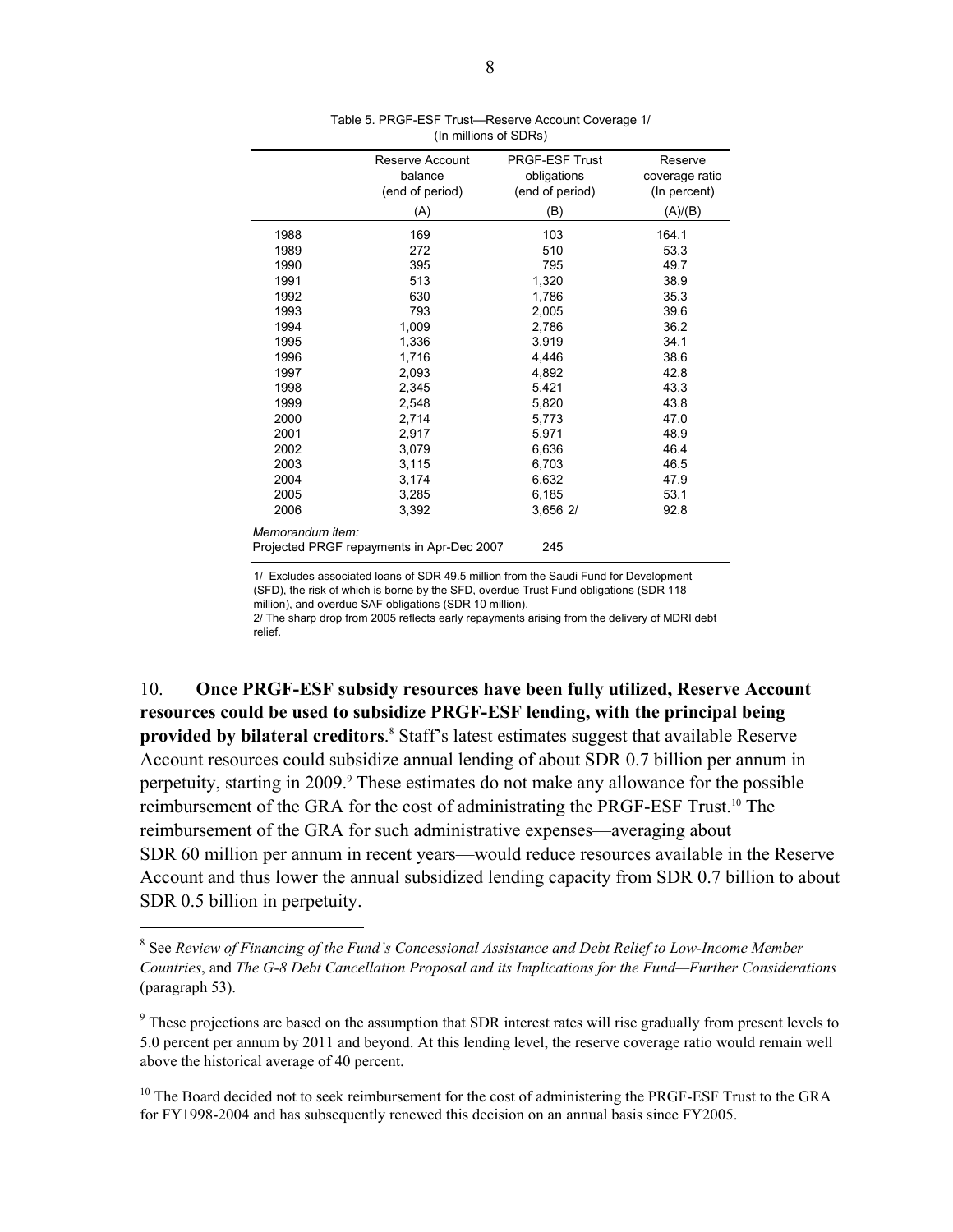### **III. FINANCING OF HIPC AND MDRI DEBT RELIEF**

11. **Since the last update, three additional countries have qualified for and received MDRI debt relief, bringing the total amount of debt relief granted to 24 qualifying countries to SDR 2.7 billion.** Such relief was financed by resources from both the MDRI Trusts (SDR 2.3 billion) and the PRGF-HIPC Trust (SDR 0.4 billion). On August 31, 2006, Malawi reached the HIPC completion point and qualified for MDRI debt relief in an amount of SDR 38 million. In addition, the Board approved topping-up assistance equivalent to SDR 10.1 million at the completion point, which was delivered on December 19, 2006 following receipt of satisfactory financing assurances. On December 15, 2006, Sierra Leone qualified for and received MDRI debt relief of SDR 117 million. São Tomé and Príncipe reached completion point on March 16, 2007 and qualified to receive MDRI and topping-up HIPC assistance totaling SDR 1.9 million, of which, topping-up assistance would amount to SDR 0.8 million. In all three cases, debt relief was financed from the MDRI-I Trust and the resources remaining in the respective HIPC umbrella sub-accounts (Table 6).

### **Previously Identified HIPCs<sup>11</sup>**

<u>.</u>

12. **Staff's updated estimated cost to the Fund of providing HIPC-MDRI debt relief to the remaining 11 countries that had been identified as HIPCs before the 2006 HIPC Initiative ring-fencing exercise is about SDR 0.7 billion in end-2006 NPV terms, broadly unchanged since the last update paper.** Of this amount, SDR 0.6 billion would be the cost of providing debt relief to the seven HIPCs that have already reached the decision point, while the remaining SDR 0.1 billion would be associated with debt relief for the four HIPCs that have not yet reached the decision point. These estimates will continue to be revised as these countries move closer to their decision and completion points.

<sup>&</sup>lt;sup>11</sup> The G-8 Debt Cancellation Proposal and its Implications for the Fund— Further Considerations, Table 2, for the list of remaining HIPCs that had been identified as HIPCs before the 2006 HIPC Initiative ring-fencing exercise. The remaining decision point countries are Burundi, Chad, the Democratic Republic of the Congo, Republic of Congo, the Gambia, Guinea, and Guinea-Bissau. The pre-decision point countries consist of the Central African Republic, Comoros, Cote d'Ivoire, and Togo.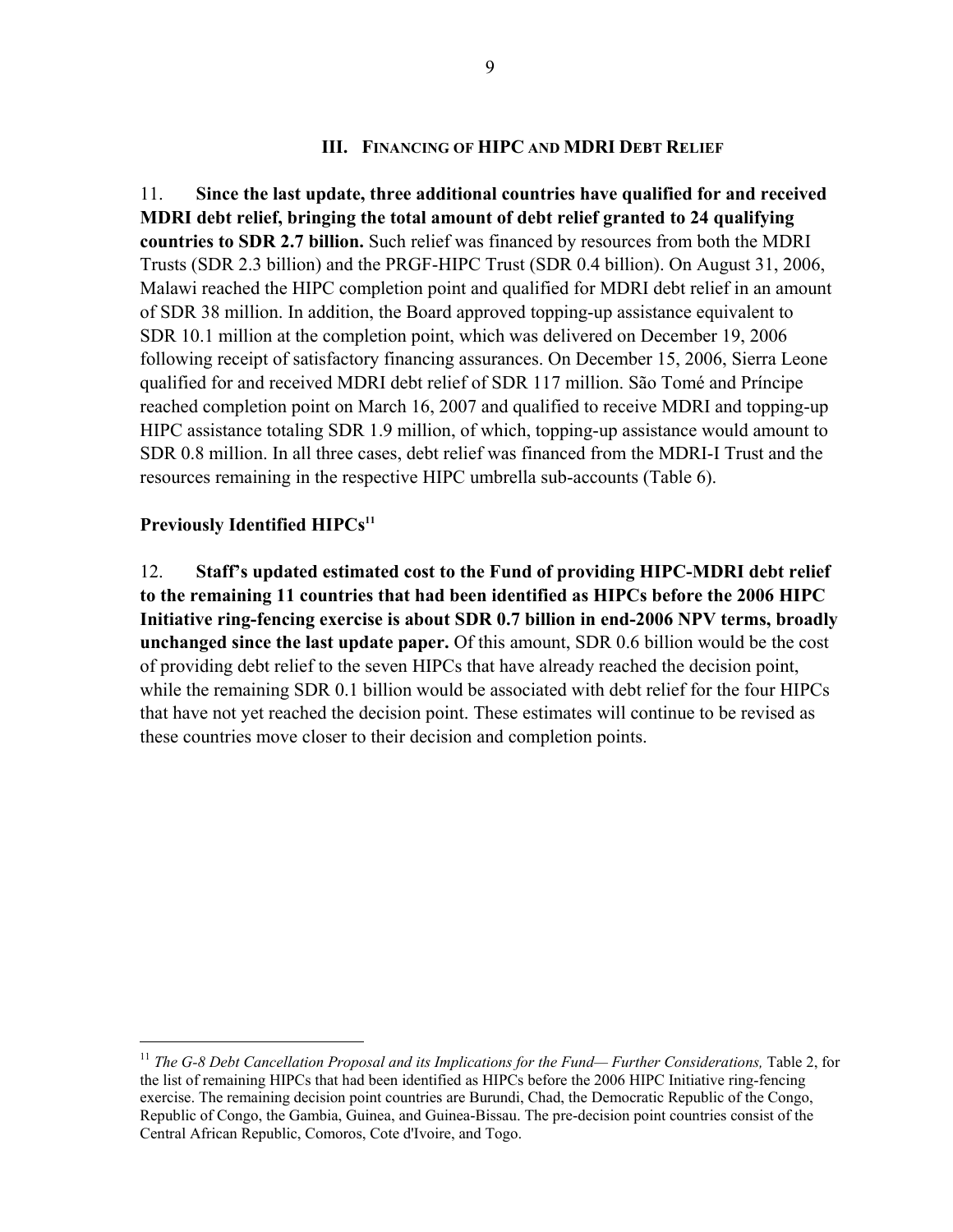|       |                        |               | Fund credit outstanding                                             |                                         | Sources of financing     |                         |  |  |
|-------|------------------------|---------------|---------------------------------------------------------------------|-----------------------------------------|--------------------------|-------------------------|--|--|
|       | Recipient country      | Delivery date | resulting from<br>disbursements made prior<br>to January 1, 2005 1/ | <b>HIPC Umbrella</b><br>sub-accounts 2/ | <b>MDRI-I</b><br>Trust   | <b>MDRI-II</b><br>Trust |  |  |
| 1     | Benin                  | $6$ -Jan-06   | 36                                                                  | $\overline{2}$                          | $\overline{\phantom{a}}$ | 34                      |  |  |
| 2     | <b>Bolivia</b>         | $6$ -Jan-06   | 161                                                                 | 6                                       |                          | 155                     |  |  |
| 3     | Burkina Faso           | $6$ -Jan-06   | 62                                                                  | 5                                       | 57                       |                         |  |  |
| 4     | Cambodia 3/            | $6$ -Jan-06   | 57                                                                  |                                         | 57                       |                         |  |  |
| 5     | Cameroon               | 28-Apr-06     | 173                                                                 | 24                                      | $\blacksquare$           | 149                     |  |  |
| 6     | Ethiopia               | $6 - Jan-06$  | 112                                                                 | 32                                      | 80                       |                         |  |  |
| 7     | Ghana                  | $6 - Jan-06$  | 265                                                                 | 45                                      | 220                      |                         |  |  |
| 8     | Guyana                 | $6$ -Jan-06   | 45                                                                  | 13                                      |                          | 32                      |  |  |
| 9     | Honduras               | $6 - Jan-06$  | 107                                                                 | 9                                       |                          | 98                      |  |  |
| 10    | Madagascar             | $6 - Jan-06$  | 137                                                                 | 9                                       | 128                      |                         |  |  |
| 11    | Malawi                 | $1-Sep-06$    | 38<br>4/                                                            | 23<br>4/                                | 15                       |                         |  |  |
| 12    | Mali                   | $6 - Jan-06$  | 75                                                                  | 13                                      | 62                       |                         |  |  |
| 13    | Mauritania             | 22-Jun-06     | 33                                                                  | 3                                       |                          | 30                      |  |  |
| 14    | Mozambique             | $6 - Jan-06$  | 107                                                                 | 24                                      | 83                       |                         |  |  |
| 15    | Nicaragua              | $6$ -Jan-06   | 140                                                                 | 49                                      |                          | 92                      |  |  |
| 16    | Niger                  | $6$ -Jan-06   | 78                                                                  | 18                                      | 60                       |                         |  |  |
| 17    | Rwanda                 | $6 - Jan-06$  | 53                                                                  | 33                                      | 20                       |                         |  |  |
| 18    | São Tomé and Príncipe  | 19-Mar-07     | 1                                                                   |                                         | 1                        |                         |  |  |
| 19    | Senegal                | $6$ -Jan-06   | 100                                                                 | 6                                       |                          | 95                      |  |  |
| 20    | Sierra Leone           | 18-Dec-06     | 117                                                                 | 41                                      | 77                       |                         |  |  |
| 21    | Tajikistan, Rep. of 3/ | $6 - Jan-06$  | 69                                                                  |                                         | 69                       |                         |  |  |
| 22    | Tanzania               | $6$ -Jan-06   | 234                                                                 | 27                                      | 207                      |                         |  |  |
| 23    | Uganda                 | $6$ -Jan-06   | 88                                                                  | 12                                      | 76                       |                         |  |  |
|       | 24 Zambia              | $6$ -Jan-06   | 403                                                                 | 4                                       |                          | 398                     |  |  |
| Total |                        |               | 2,692                                                               | 397                                     | 1,212                    | 1,083                   |  |  |

Table 6. Implementation of the MDRI (In millions of SDRs; as of March 19, 2007)

1/ MDRI eligible debt outstanding at the time of MDRI relief.

2/ Balances outstanding at the time of MDRI relief.

 $\overline{a}$ 

3/ Non-HIPCs but qualified for MDRI debt relief with a per capita income below the US\$380 threshold.

4/ Of this amount, about SDR 8 million was financed from topping-up HIPC assistance, which was disbursed on December 19, 2006 upon receipt of satisfactory financing assurances.

13. **Available resources appear broadly sufficient to finance debt relief to these countries.** As of end-2006, available resources for HIPC and MDRI debt relief amounted to SDR 0.8 billion, including SDR 0.5 billion in the HIPC sub-account earmarked for HIPC assistance, SDR 0.3 billion in the MDRI-I Trust, and SDR 0.04 billion in the MDRI-II Trust. Table 7 indicates that available HIPC resources would marginally exceed the financing needs associated with these  $HIPCs$ ,<sup>12</sup> while resources in the MDRI-I and MDRI-II Trusts would also likely exceed the projected financing needs, owing to a reduction in MDRI-eligible debt resulting from delays in reaching completion point by a number of countries.

<sup>&</sup>lt;sup>12</sup> The estimated costs of HIPC assistance do not include potential needs for topping-up assistance. As of end-2006, topping up assistance of SDR 62 million had been provided to Burkina Faso, Ethiopia, Malawi, Niger, and Rwanda.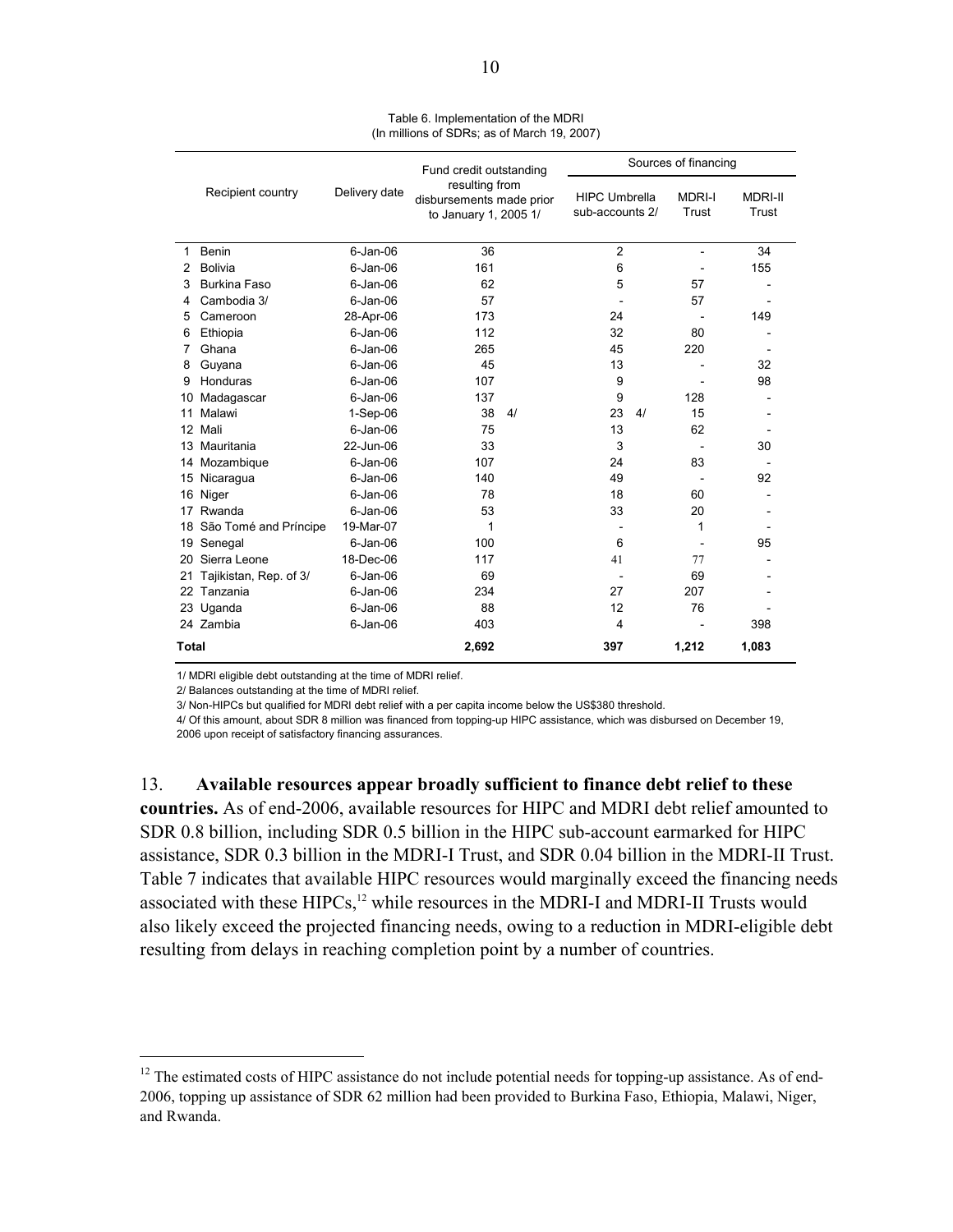| <b>Estimated costs</b>       | 0.73 |
|------------------------------|------|
| <b>Financing needed from</b> | 0.73 |
| Earmarked HIPC resources     | 0.40 |
| <b>MDRI-I Trust</b>          | 0.30 |
| <b>MDRI-II Trust</b>         | 0.03 |
| <b>Available resources</b>   | 0.80 |
| Earmarked HIPC resources     | 0.46 |
| <b>MDRI-I Trust</b>          | 0.30 |
| <b>MDRI-II Trust</b>         | 0.04 |
| <b>Projected balance</b>     | 0.07 |
| Earmarked HIPC resources     | 0.06 |
| <b>MDRI-I Trust</b>          | 0.00 |
| <b>MDRI-II Trust</b>         | 0.01 |

Table 7. Cost and Financing of Full Debt Relief to the Remaining HIPCs Identified Earlier (In billions of SDRs; in end-2006 NPV terms)

### **Newly Identified HIPCs**<sup>13</sup>

1

14. **The cost to the Fund of providing HIPC-MDRI debt relief to the four new HIPCs (Eritrea, Haiti, the Kyrgyz Republic, and Nepal) identified during the 2006 HIPC Initiative ring-fencing exercise are estimated at SDR 80 million in end-2006 NPV terms.**14 Of this amount, SDR 23 million would be associated with potential HIPC assistance, and the remaining SDR 57 million would be related to MDRI debt relief. Among the four countries, the estimated cost of debt relief for the Kyrgyz Republic would be about SDR 67 million based on end-2004 data. However, a preliminary assessment using more recent data suggests that the Kyrgyz Republic's NPV of debt-to-revenue ratio would likely fall below the HIPC Initiative threshold. The authorities have recently indicated that they do not wish to avail themselves of debt relief under the HIPC Initiative. On November 22, 2006, Haiti reached decision point, and the Fund committed HIPC Initiative assistance of SDR 2.1 million $15$ 

# 15. **As discussed in the previous update report, the Fund's cost of providing debt relief to the newly identified HIPCs was not included in the original HIPC-MDRI financing framework**. While resources in the HIPC and MDRI Trusts are available to

<sup>&</sup>lt;sup>13</sup> An assessment is currently in progress to examine Afghanistan's eligibility for HIPC Initiative assistance.

<sup>&</sup>lt;sup>14</sup> The HIPC Initiative sunset clause was allowed to take effect at end-2006 but countries that are assessed to have met the income and indebtedness criteria based on end-2004 data, including countries that might be assessed to have met these criteria at some point in the future, were grandfathered. This allows countries that have not yet met the policy performance criterion of the HIPC Initiative to benefit from debt relief under existing debt relief initiatives. See *Initiative for Heavily Indebted Poor Countries—Issues Related to the Sunset Clause*.

<sup>&</sup>lt;sup>15</sup> Haiti had repaid all its MDRI-eligible debt to the Fund as of the decision point.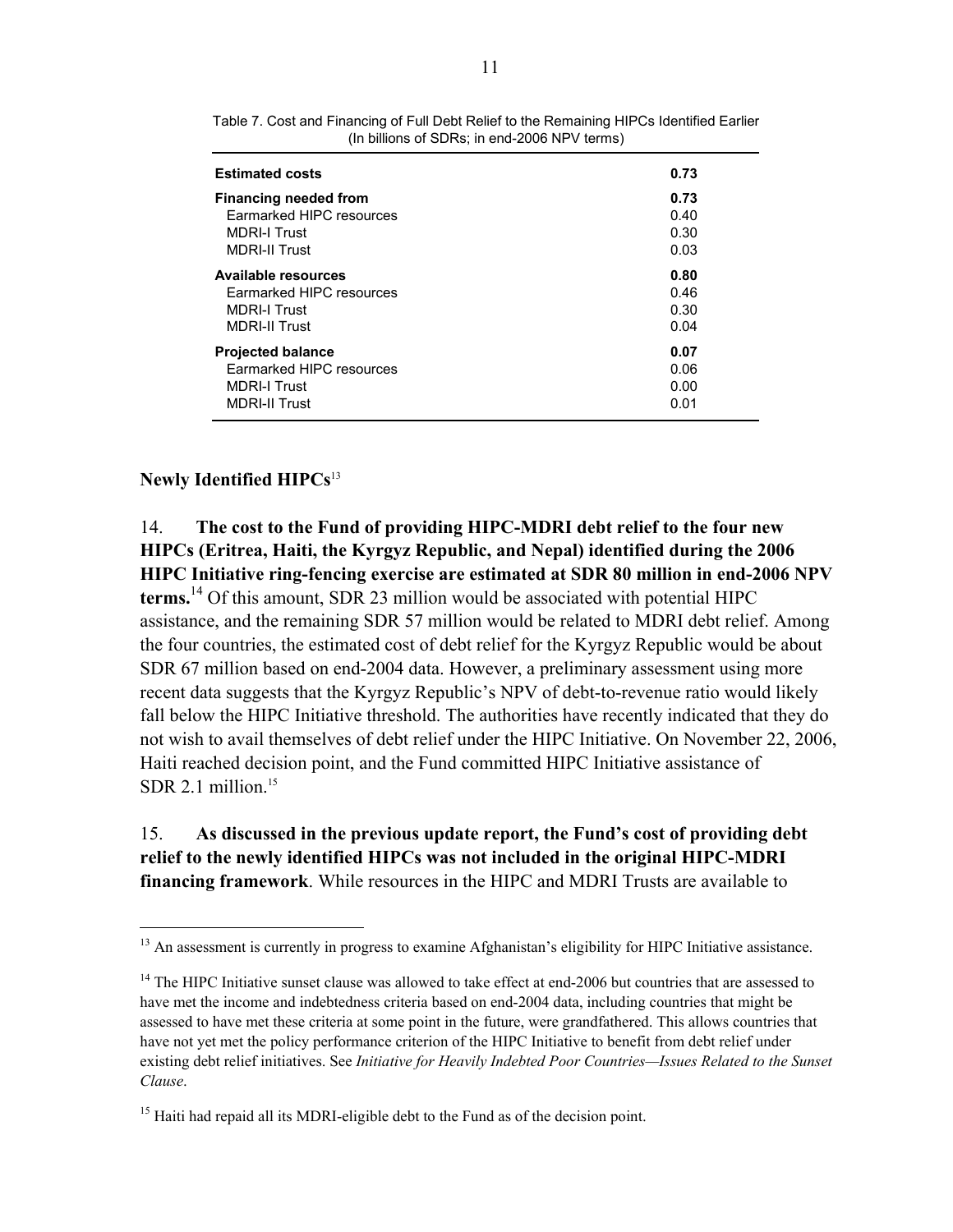qualifying members on a "first-come, first-served basis," additional resources may need to be sought to enable the provision of debt relief to these countries. In this context, the G-8 have committed to cover, on a fair burden-sharing basis, the cost of debt relief for countries that may become eligible for the HIPC Initiative under the extended sunset clause. Staff will continue to closely monitor and assess the cost of providing debt relief to these countries.

# **Protracted Arrears Cases**

1

16. **Providing debt relief to the three protracted arrears cases—Liberia, Somalia, and Sudan—would require substantial additional resources.** As of end-2006, the total arrears of these countries to the Fund amounted to SDR 1.8 billion. Staff's current estimates indicate that HIPC assistance will account for the lion's share of the total cost of debt relief for these countries. As the costs of debt relief for these countries were not included in the HIPC-MDRI financing framework, additional resources will need to be mobilized in a timely manner. In this context, the G-8 has committed that donors would provide extra resources necessary for full debt relief at completion point for these countries. In light of the recent positive economic developments in Liberia and its close cooperation with the Fund, mobilizing the necessary resources for Liberia, estimated at about SDR 0.5 billion, has become a matter of urgency.

# **IV. SUBSIDIZATION OF EMERGENCY ASSISTANCE**

17. **In January 2005, the Executive Board decided to extend the subsidization of emergency post-conflict assistance (EPCA) to emergency assistance for natural disasters (ENDA) for PRGF-eligible member countries, subject to resource availability**. It was estimated that subsidy resources of about SDR 45–65 million would need to be mobilized for 2005–09. Since then, firm pledges of about SDR 29 million have been committed by 17 countries (Appendix Table 1),<sup>16</sup> with the remaining SDR 15–35 million yet to be mobilized. Subsidy resources currently available for both ENDA and EPCA amount to SDR 28 million (Table 8), including the balances of the three sub-accounts and forthcoming disbursements of existing pledges. Of this amount, SDR 6 million is available for subsidization of EPCA only, SDR 9 million for subsidization of ENDA only, and SDR 13 million for subsidization of both.

<sup>&</sup>lt;sup>16</sup> Since the last update, Ireland has made a commitment of Euro 500,000 (equivalent of SDR 0.4 million) in the form of grant to subsidize ENDA.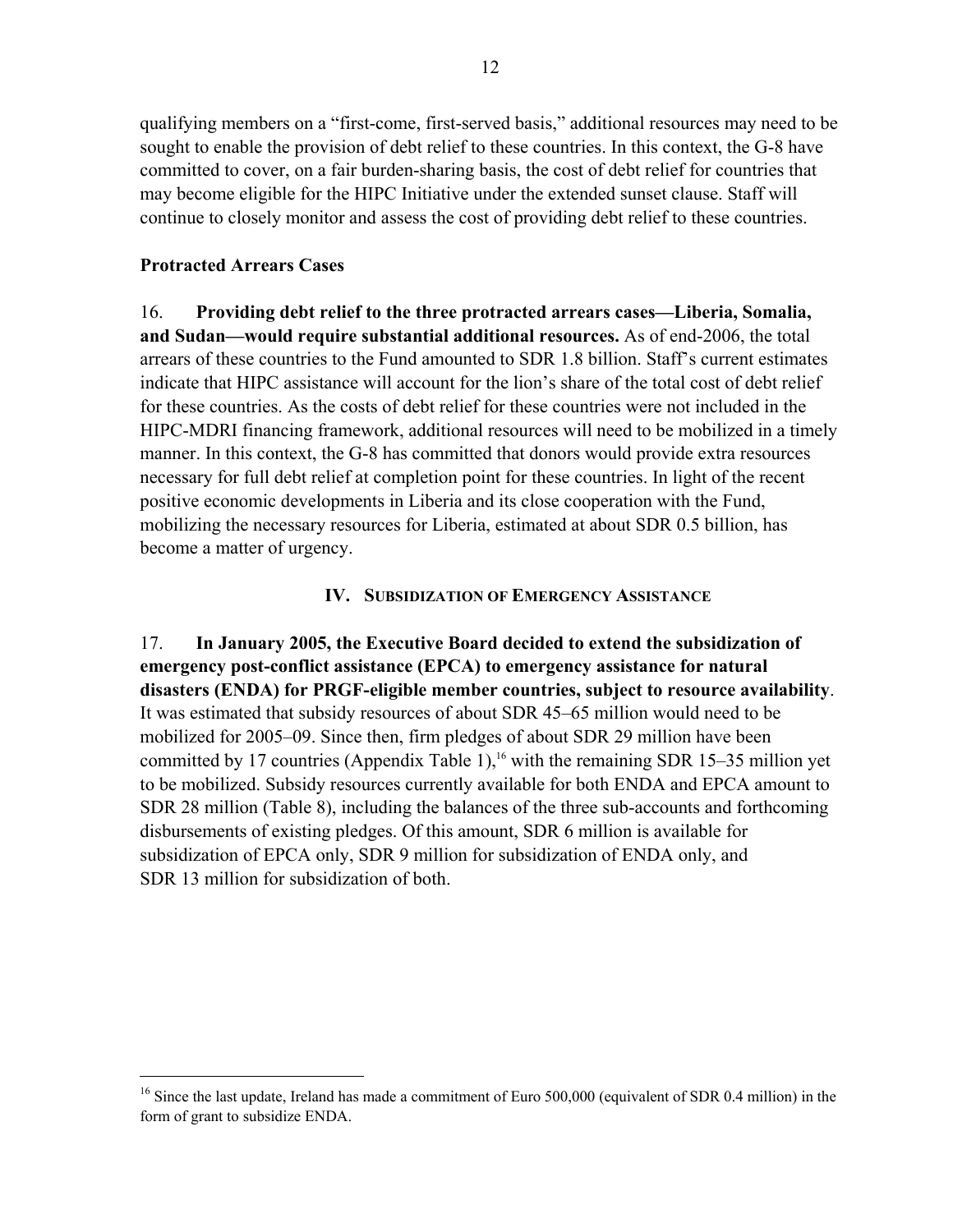| Sub accounts     | Contribution<br>pledged | Contribution<br>received | Subsidy<br>used | Account<br>balance | NPV of<br>forthcoming<br>contributions | Available<br>resources |
|------------------|-------------------------|--------------------------|-----------------|--------------------|----------------------------------------|------------------------|
| <b>EPCA</b>      | 9.7                     | 9.7                      | 4.1             | 6.4                | $\qquad \qquad$                        | 6.4                    |
| <b>ENDA</b>      | 17.7                    | 8.3                      | 8.3             | 0.0                | 9.0                                    | 9.0                    |
| <b>EPCA/ENDA</b> | 13.0                    | 13.0                     | 0.9             | 13.0               | $\qquad \qquad$                        | 13.0                   |
| Total            | 40.4                    | 31.0                     | 13.4            | 19.4               | 9.0                                    | 28.3                   |

Table 8. Subsidy Contributions for Emergency Assistance (In millions of SDRs; as of end-February 2007)

18. **Total resources needed for the subsidization of outstanding emergency assistance are estimated at SDR 12 million in end-2006 NPV terms** (Table 9). Currently, there is no outstanding EPCA credit subject to subsidization, as two members—Haiti and Central African Republic—made early repurchases of their EPCA credit, totaling SDR 33 million, in early December 2006 and January 2007, respectively. Since the last update, Malawi's outstanding ENDA credit of about SDR 11 million has been extinguished through HIPC Initiative and MDRI debt relief.



|             | Credit<br>outstanding | Estimated<br>subsidy needs 2/ |
|-------------|-----------------------|-------------------------------|
| <b>ENDA</b> | 111.8                 | 12.2                          |
| Grenada     | 4.4                   | 0.3                           |
| Maldives    | 4.1                   | 0.5                           |
| Sri Lanka   | 103.4                 | 11.4                          |
| <b>EPCA</b> |                       |                               |
| Total       | 111.8                 | 12.2                          |

2/ In NPV terms. 1/ Excluding credit outstanding that is not subject to subsidization and future cases.

19. **Excluding subsidies needed for existing ENDA users, the remaining resources would amount to SDR 16 million, sufficient to subsidize new ENDA/EPCA purchases of about SDR 85 million**. Looking ahead, several countries are expected to request EPCA in the coming months, with the projected financing needs exceeding the available subsidy resources by a small margin. As currently available subsidy resources are expected to be fully utilized, additional resources would need to be forthcoming to enable the Fund to meet new requests for subsidization of emergency assistance in a timely manner. In this context, the original target for subsidy contributions of SDR 45–65 million set in early 2005 (see paragraph 17) remains appropriate. Therefore, in addition to the pledges already received, the remaining amount of SDR 15–35 million would need to be mobilized.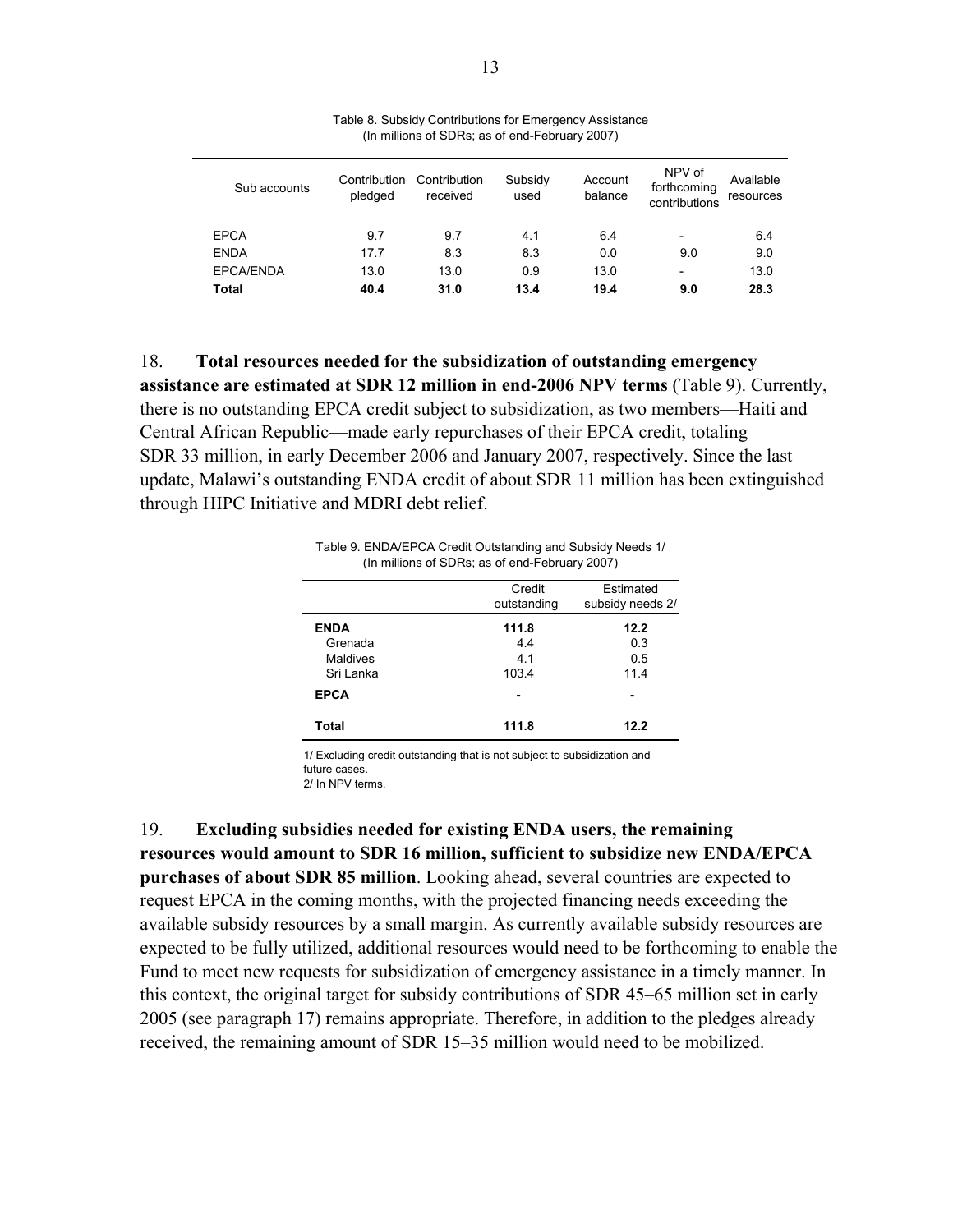### **V. PROPOSED DECISION**

The following decision, which may be adopted by a majority of the votes cast, is proposed for adoption by the Executive Board:

The Executive Board notes the report entitled "Update on the Financing of the Fund's Concessional Assistance and Debt Relief to Low-Income Member Countries" and decides that (i) the semi-annual reviews of the financing of the MDRI-I and MDRI-II Trusts, contemplated in paragraphs 1 and 2, respectively, of Decision No.13588-(05/99) MDRI, adopted November 23, 2005, effective January 5, 2006, and (ii) the semi-annual review of the financing of the Trust for Special PRGF Operations for the Heavily Indebted Poor Countries and Interim PRGF Subsidy Operations, contemplated in paragraph 2 of Decision No. 11436-(97/10) adopted February 4, 1997, as amended, are completed.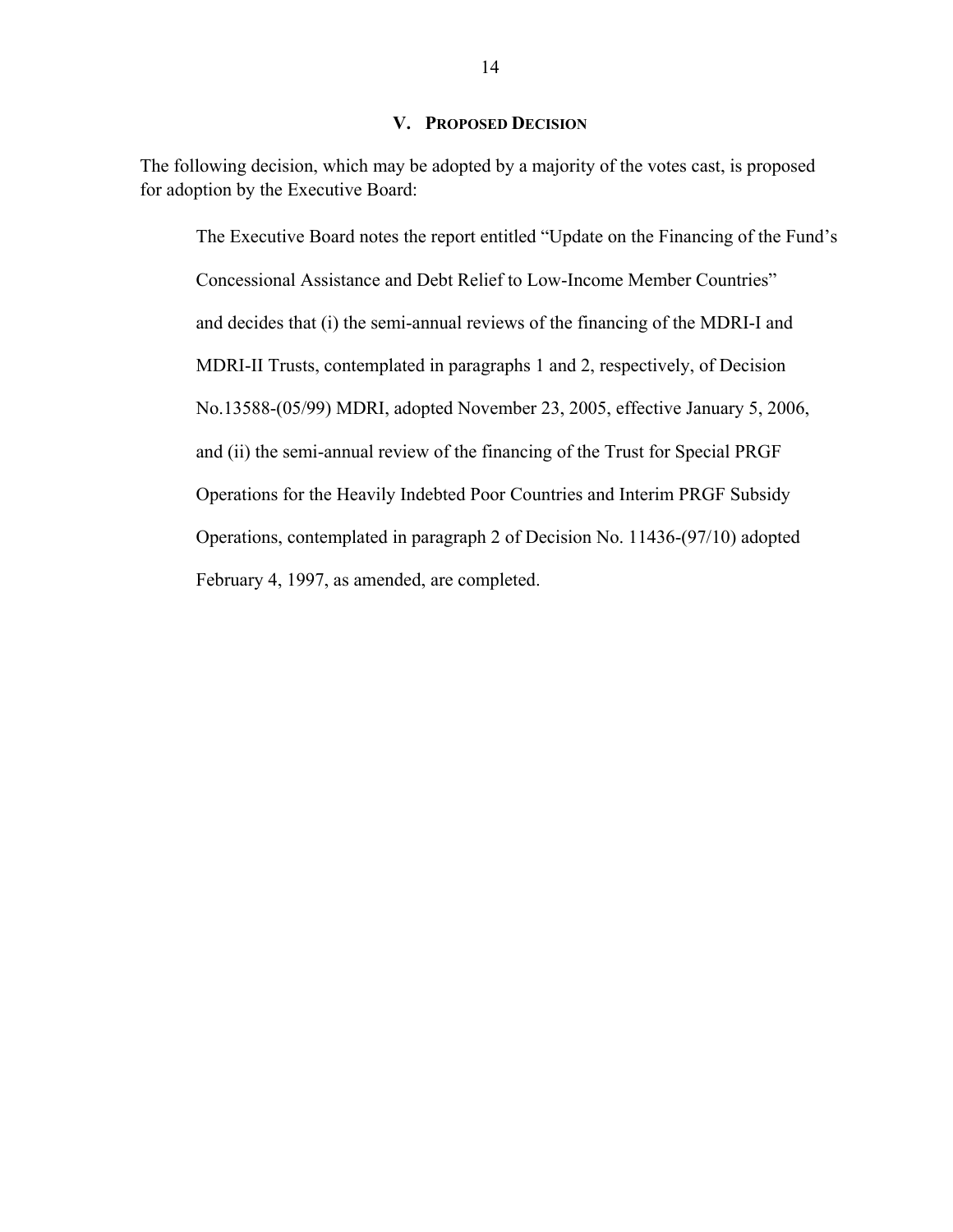| Contributor                                          | Date of<br>pledge | Contribution<br>pledge | <b>SDR</b><br>equivalent 1/ | Contribution<br>received | Subsidy<br>disbursed |  |  |  |
|------------------------------------------------------|-------------------|------------------------|-----------------------------|--------------------------|----------------------|--|--|--|
| Sub-Account 1: EPCA subsidization only               |                   |                        |                             |                          |                      |  |  |  |
| Belgium                                              | 0.6               | 0.6                    | 0.5                         |                          |                      |  |  |  |
| Canada                                               | Oct. 2002         | Can\$ 3.25             | 1.7                         | 1.7                      | $\overline{a}$       |  |  |  |
| Norway                                               | Jun. 2002         | <b>SDR 3.0</b>         | 3.0                         | 3.0                      | $\overline{a}$       |  |  |  |
| Sweden                                               | Jan. 2002         | <b>SDR 0.8</b>         | 0.8                         | 0.8                      | 0.8                  |  |  |  |
| Switzerland                                          | Mar. 2002         | <b>US\$ 1.0</b>        | 0.8                         | 0.8                      | <u></u>              |  |  |  |
| United Kingdom                                       | Oct. 2001         | £2.5                   | 2.9                         | 2.9                      | 2.9                  |  |  |  |
| <b>Sub Total</b>                                     |                   |                        | 9.7                         | 9.7                      | 4.1                  |  |  |  |
| Sub-Account 2: ENDA subsidization only               |                   |                        |                             |                          |                      |  |  |  |
| Australia                                            | Jun. 2005         | Aus\$ 2.0              | 1.0                         | 0.6                      | 0.6                  |  |  |  |
| Austria 2/                                           | Apr. 2005         | <b>SDR 1.2</b>         | 1.3                         | --                       | ÷                    |  |  |  |
| Canada                                               | Feb. 2005         | Can\$ 5.0              | 2.9                         | 1.1                      | 1.1                  |  |  |  |
| China                                                | May 2005          | <b>US\$ 2.0</b>        | 1.4                         | 1.4                      | 1.4                  |  |  |  |
| Germany 3/                                           | Nov. 2005         | Euro 1.65              | 1.4                         | 14                       | 14                   |  |  |  |
| India                                                | Feb. 2005         | <b>SDR 1.5</b>         | 1.5                         | $\overline{a}$           | $\overline{a}$       |  |  |  |
| Ireland                                              | Nov. 2006         | Euro 0.5               | 0.4                         | 0.1                      | 0.1                  |  |  |  |
| Japan                                                | Apr. 2005         | <b>US\$ 2.5</b>        | 1.7                         | 1.7                      | 1.7                  |  |  |  |
| Luxembourg                                           | Feb. 2005         | Euro 1.25              | 1.1                         | 0.2                      | 0.2                  |  |  |  |
| Russia                                               | Feb. 2005         | <b>US\$ 1.5</b>        | 1.0                         | 0.4                      | 0.4                  |  |  |  |
| Saudi Arabia                                         | Apr. 2005         | <b>US\$4.0</b>         | 2.7                         | $\overline{a}$           | $\overline{a}$       |  |  |  |
| Switzerland                                          | Feb. 2005         | <b>US\$ 2.0</b>        | 1.4                         | 1.4                      | 1.4                  |  |  |  |
| <b>Sub Total</b>                                     |                   |                        | 17.7                        | 8.3                      | 8.3                  |  |  |  |
| <b>Sub-Account 3: Subsidization of EPCA and ENDA</b> |                   |                        |                             |                          |                      |  |  |  |
| France                                               | Jan. 2005         | Euro 1.5               | 1.2                         | 1.2                      | --                   |  |  |  |
| Netherlands 4/                                       | Mar. 2002         | <b>US\$ 2.0</b>        | 1.5                         | 1.5                      | L.                   |  |  |  |
| Netherlands                                          | Mar. 2005         | <b>US\$ 2.0</b>        | 1.4                         | 1.4                      | --                   |  |  |  |
| Norway                                               | Feb. 2005         | NKr 10.0               | 1.1                         | 1.1                      | --                   |  |  |  |
| Sweden                                               | Feb. 2005         | US\$ 10.0              | 6.6                         | 6.6                      | $\overline{a}$       |  |  |  |
| United Kingdom                                       | Feb. 2005         | £1.0                   | 1.2                         | 1.2                      | 0.9                  |  |  |  |
| <b>Sub Total</b>                                     |                   |                        | 13.0                        | 13.0                     | 0.9                  |  |  |  |
| <b>Total</b>                                         |                   |                        | 40.4                        | 31.0                     | 13.4                 |  |  |  |
| Memorandum item:                                     |                   |                        |                             |                          |                      |  |  |  |
| Pledges made since beginning of 2005                 |                   |                        | 29.2                        | 19.8                     | 9.2                  |  |  |  |

Appendix Table 1. Subsidy Contributions for Emergency Assistance (In millions; as of end-February 2007)

1/ For contributions which have been fully received, the SDR equivalent is the actual SDR amount received using the exchange rate on the value date. For contributions that are not yet disbursed, the SDR equivalent is calculated using the exchange rate on February 28, 2007.

2/ Reflecting investment income to be generated on a deposit agreement, effective May 2006.

3/ To subsidize the rate of charge on purchases by Sri Lanka and Maldives under ENDA following the 2004 Tsunami.

4/ Existing contribution, previously earmarked for EPCA.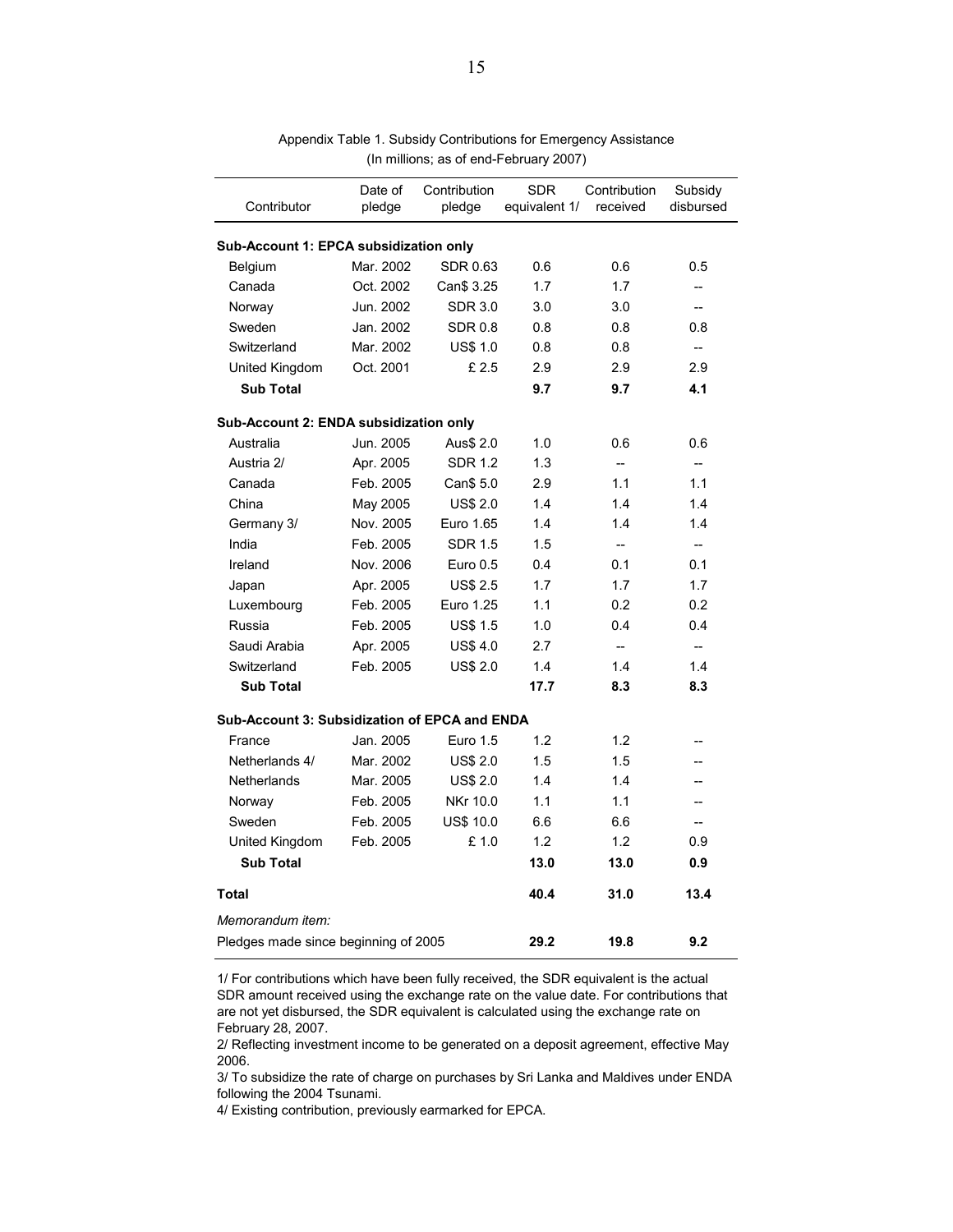|                                   | PRGF-ESF Trust 1/2/  |                                      |                          |                     |                                       | PRGF-HIPC Trust           |  |  |
|-----------------------------------|----------------------|--------------------------------------|--------------------------|---------------------|---------------------------------------|---------------------------|--|--|
|                                   |                      | Subsidy contributions "as needed" 3/ |                          |                     | Subsidies and HIPC                    | Of which:                 |  |  |
|                                   | For<br>subsidization | For MDRI<br>debt relief              | Total                    | Loan<br>commitments | grant contributions<br>"as needed" 3/ | Pending<br>"as needed" 3/ |  |  |
| <b>TOTAL</b>                      | 2,065.7              | 1,120.0                              | 3,185.7                  | 15,759.7            | 1,561.6                               | 32.2                      |  |  |
| <b>Major industrial countries</b> | 1,296.4              | 818.8                                | 2,115.2                  | 12,864.8            | 880.5                                 | --                        |  |  |
| Canada                            | 125.6                | 84.8                                 | 210.4                    | 700.0               | 48.8                                  | --                        |  |  |
| France                            | 253.0                | 116.4                                | 369.3                    | 2,900.0             | 82.2                                  |                           |  |  |
| Germany                           | 112.4                | 66.1                                 | 178.5                    | 2,750.0             | 127.2                                 | --                        |  |  |
| Italy                             | 47.2                 | 84.4                                 | 131.544                  | 1,380.0             | 63.6                                  | $\overline{a}$            |  |  |
| Japan                             | 395.0                | 253.4                                | 648.4                    | 5,134.8             | 144.0                                 | --                        |  |  |
| United Kingdom                    | 264.3                | 155.4                                | 419.7                    |                     | 82.2                                  |                           |  |  |
| <b>United States</b>              | 99.1                 | 58.3                                 | 157.3                    | $\overline{a}$      | 332.6                                 | --                        |  |  |
| Other advanced countries          | 639.9                | 250.4                                | 890.2                    | 2,452.8             | 299.7                                 | --                        |  |  |
| Australia                         | 11.8                 | 3.7                                  | 15.5                     |                     | 24.8                                  | --                        |  |  |
| Austria                           | 59.4                 | $\overline{a}$                       | 59.4                     |                     | 14.3                                  | --                        |  |  |
| Belgium                           | 66.1                 | 39.5                                 | 105.6                    | 350.0               | 35.3                                  | --                        |  |  |
| Denmark                           | 40.1                 | 23.6                                 | 63.7                     | 100.0               | 18.5                                  | --                        |  |  |
| Finland                           | 25.7                 | 15.1                                 | 40.9                     | $\overline{a}$      | 8.0                                   |                           |  |  |
| Greece                            | 22.7                 | 13.3                                 | 36.0                     | $\sim$              | 6.3                                   | --                        |  |  |
| Iceland                           | 2.6                  | 1.5                                  | 4.1                      | $\sim$              | 0.9                                   | ۵.                        |  |  |
| Ireland                           | 5.2                  | 2.4                                  | 7.6                      | --                  | 5.9                                   |                           |  |  |
| Israel                            | $\overline{a}$       | ÷,                                   | $\overline{a}$           | $\sim$              | 1.8                                   | ۵.                        |  |  |
| Korea                             | 38.7                 | 21.0                                 | 59.7                     | 92.7                | 15.9                                  | ٠.                        |  |  |
| Luxembourg                        | 12.8                 | $\overline{\phantom{a}}$             | 12.8                     | $\sim$              | 0.7                                   |                           |  |  |
| Netherlands                       | 128.5                | $\overline{a}$                       | 128.5                    | 450.0               | 45.4                                  | ۵.                        |  |  |
| New Zealand                       | $\overline{a}$       | $\overline{a}$                       |                          |                     | 1.7                                   | --                        |  |  |
| Norway                            | 26.6                 | 15.7                                 | 42.3                     | 150.0               | 18.5                                  |                           |  |  |
| Portugal                          | 2.6                  | 1.4                                  | 4.0                      |                     | 6.6                                   |                           |  |  |
| San Marino                        | $\sim$               | $\sim$                               | $\sim$                   |                     | 0.0                                   |                           |  |  |
| Singapore                         | 11.0                 | 6.5                                  | 17.5                     |                     | 16.5                                  |                           |  |  |
| Spain                             | 14.5                 | 3.1                                  | 17.7                     | 708.4               | 23.3                                  | ۵.                        |  |  |
| Sweden                            | 109.0                | 65.0                                 | 174.0                    |                     | 18.3                                  | --                        |  |  |
| Switzerland                       | 62.5                 | 38.5                                 | 101.0                    | 601.7               | 37.0                                  |                           |  |  |
| <b>Fuel exporting countries</b>   | 14.3                 | 6.1                                  | 20.4                     | 49.5                | 114.3                                 | 23.2                      |  |  |
| Algeria                           | $\overline{a}$       | $\overline{a}$                       | $\overline{a}$           | $\sim$              | 5.5                                   | $\overline{a}$            |  |  |
| Bahrain                           | $\overline{a}$       | $\overline{a}$                       | $\overline{a}$           | $\sim$              | 0.9                                   | 0.9                       |  |  |
| Brunei Darussalam                 | Ξ.                   | --                                   | $\overline{a}$           |                     | 0.1                                   |                           |  |  |
| Gabon                             | $\sim$               | $\overline{\phantom{a}}$             | $\overline{a}$           | --                  | 2.5                                   | 1.9                       |  |  |
| Iran, Islamic Republic of         | 1.0                  | 0.6                                  | 1.5                      |                     | 2.2                                   | ÷.                        |  |  |
| Kuwait                            | Ξ.                   | --                                   | $\overline{a}$           | Ξ.                  | 3.1                                   | --                        |  |  |
| Libya                             | $\overline{a}$       | $\overline{a}$                       | $\overline{a}$           | $\sim$              | 7.3                                   | $\sim$                    |  |  |
| Nigeria                           | $\overline{a}$       | --                                   | $\sim$                   | --                  | 13.9                                  | ۵.                        |  |  |
| Oman                              | --                   | --                                   | $\overline{\phantom{a}}$ | --                  | 0.8                                   | --                        |  |  |
| Qatar                             | $\overline{a}$       | $\overline{a}$                       | $\sim$                   |                     | 0.5                                   |                           |  |  |
| Saudi Arabia                      | 13.3                 | 5.5                                  | 18.9                     | 49.5                | 53.5                                  | --                        |  |  |
| <b>United Arab Emirates</b>       | ц.                   | $\overline{a}$                       | $\overline{\phantom{a}}$ |                     | 3.8                                   |                           |  |  |
| Venezuela                         | $\sim$               | --                                   | $\sim$                   | $\sim$              | 20.4                                  | 20.4                      |  |  |

Appendix: Table 2. Summary of Bilateral Contributions to the PRGF-ESF and PRGF-HIPC Trusts (In millions of SDRs; as of end-2006)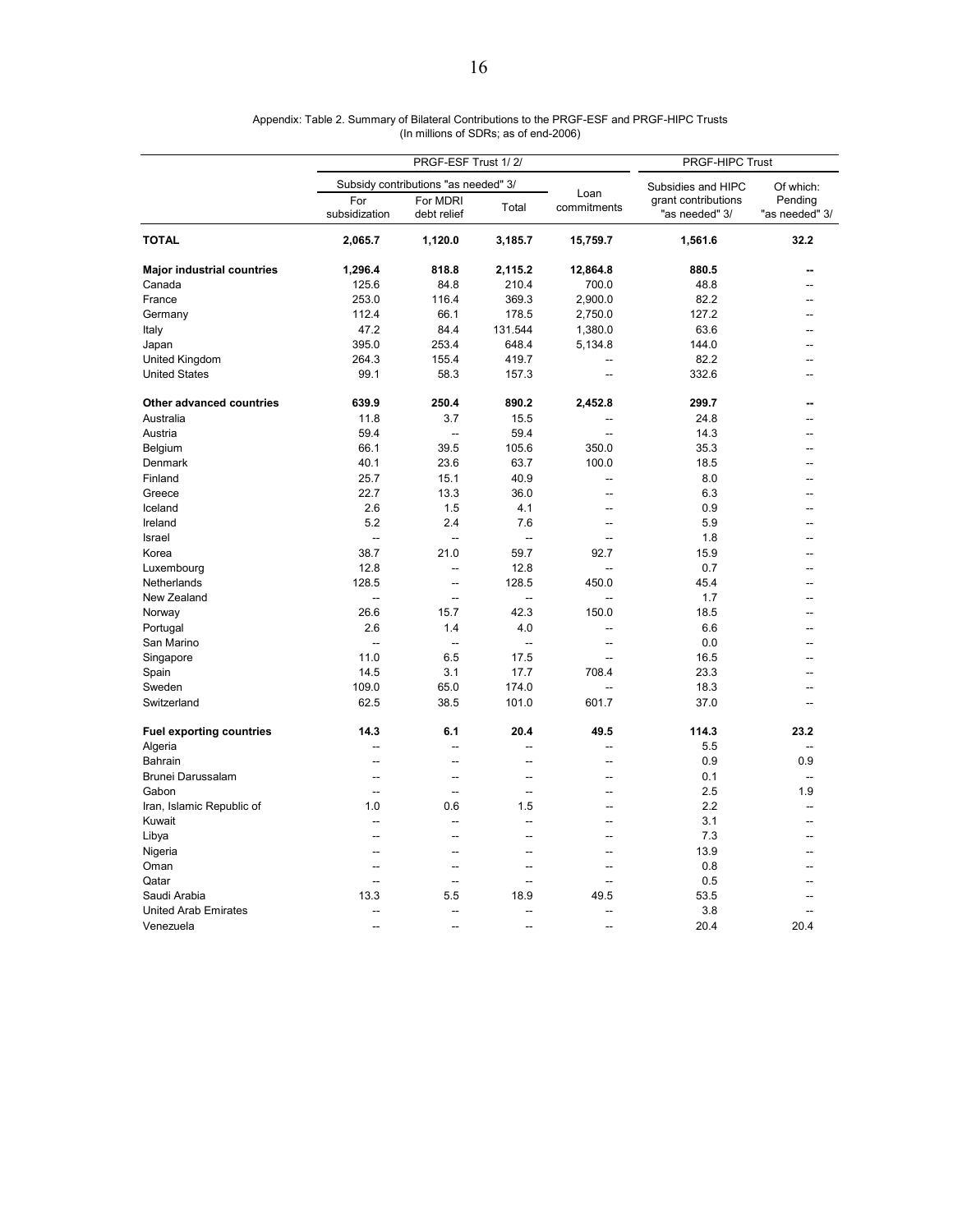|                                |                          | PRGF-ESF Trust 1/2/                  | PRGF-HIPC Trust          |                     |                                       |                           |
|--------------------------------|--------------------------|--------------------------------------|--------------------------|---------------------|---------------------------------------|---------------------------|
|                                |                          | Subsidy contributions "as needed" 3/ |                          |                     | Subsidies and HIPC                    | Of which:                 |
|                                | For<br>subsidization     | For MDRI<br>debt relief              | Total<br>committed       | Loan<br>commitments | grant contributions<br>"as needed" 3/ | Pending<br>"as needed" 3/ |
| Other developing countries     | 103.3                    | 44.8                                 | 148.1                    | 355.6               | 224.1                                 | 9.1                       |
| Argentina                      | 19.5                     | 11.5                                 | 31.0                     | $\overline{a}$      | 16.2                                  | 6.4                       |
| Bangladesh                     | 0.5                      | 0.2                                  | 0.8                      |                     | 1.7                                   | Ξ.                        |
| <b>Barbados</b>                | --                       | $\overline{\phantom{a}}$             | --                       | $\overline{a}$      | 0.4                                   | $\overline{a}$            |
| <b>Belize</b>                  | $\overline{a}$           | $\overline{a}$                       | $\overline{a}$           | --                  | 0.3                                   | $\overline{a}$            |
| Botswana                       | 1.0                      | 0.6                                  | 1.6                      | Ξ.                  | 5.7                                   |                           |
| <b>Brazil</b>                  | $\overline{a}$           | $\overline{\phantom{a}}$             | --                       |                     | 15.0                                  |                           |
| Cambodia                       | $\sim$                   | $\overline{a}$                       | $\overline{a}$           | --                  | 0.0                                   | --                        |
| Chile                          | 2.2                      | 1.3                                  | 3.5                      |                     | 4.4                                   |                           |
| China                          | 9.5                      | 4.2                                  | 13.7                     | 200.0               | 19.7                                  | --                        |
| Colombia                       | $\overline{\phantom{a}}$ | $\overline{\phantom{a}}$             | --                       | $\overline{a}$      | 0.9                                   | Ξ.                        |
| Cyprus                         | --                       | $\overline{\phantom{a}}$             | --                       | --                  | 0.8                                   | Ξ.                        |
| Dominican Republic             | $\sim$                   | $\overline{a}$                       | $\overline{a}$           | $\overline{a}$      | 0.5                                   | 0.5                       |
| Egypt                          | 7.4                      | 4.3                                  | 11.7                     | 155.6               | 1.3                                   | $\overline{a}$            |
| Fiji                           | --                       | $\overline{\phantom{a}}$             | --                       |                     | 0.1                                   | --                        |
| Ghana                          | Ξ.                       | $\overline{\phantom{a}}$             | $\overline{\phantom{a}}$ | $\overline{a}$      | 0.5                                   | Ξ.                        |
| Grenada                        | $\overline{a}$           | $\overline{\phantom{a}}$             | $\overline{a}$           | --                  | 0.1                                   | 0.1                       |
| India                          | 11.9                     | $\overline{a}$                       | 11.9                     | $\overline{a}$      | 22.9                                  | --                        |
| Indonesia                      | 3.6                      | 2.1                                  | 5.8                      | --                  | 8.2                                   | $\overline{a}$            |
| Jamaica                        | $\overline{a}$           | $\overline{a}$                       | $\overline{a}$           | $\overline{a}$      | 2.7                                   | $\overline{a}$            |
| Lebanon                        | $\overline{a}$           | $\overline{\phantom{a}}$             | $\overline{a}$           |                     | 0.4                                   | 0.4                       |
| Malaysia                       | 19.0                     | 11.2                                 | 30.2                     | $\overline{a}$      | 12.7                                  | $\overline{a}$            |
| Maldives                       | $\overline{a}$           | $\overline{\phantom{a}}$             | $\overline{a}$           | $\overline{a}$      | 0.0                                   | 0.0                       |
| Malta                          | 0.9                      | 0.5                                  | 1.3                      | $\overline{a}$      | 1.1                                   | $\overline{a}$            |
| <b>Mauritius</b>               | $\overline{\phantom{a}}$ | $\overline{\phantom{a}}$             | $\overline{a}$           | $\overline{a}$      | 0.1                                   | $\overline{a}$            |
| Mexico                         | $\overline{a}$           | $\overline{\phantom{a}}$             | $\overline{a}$           | and in              | 54.5                                  | ۰.                        |
| Micronesia, F. S.              | $\overline{a}$           | $\overline{\phantom{a}}$             | --                       |                     | 0.0                                   | --                        |
| Morocco                        | 5.4                      | 3.2                                  | 8.5                      | $\overline{a}$      | 1.6                                   | ÷                         |
| Pakistan                       | 2.2                      | 0.3                                  | 2.5                      | --                  | 3.4                                   | ÷                         |
| Paraguay                       | --                       | --                                   | --                       | --                  | 0.1                                   | --                        |
| Peru                           |                          | --                                   | --                       |                     | 2.5                                   |                           |
| Philippines                    | --                       | $\overline{\phantom{a}}$             | ۵.                       | $\overline{a}$      | 6.7                                   |                           |
| Samoa                          |                          | $\overline{a}$                       | $\overline{a}$           |                     | 0.0                                   |                           |
| South Africa                   |                          | --                                   | --                       |                     | 28.6                                  |                           |
| Sri Lanka                      | $\overline{a}$           | $\overline{a}$                       | $-$                      | $\overline{a}$      | 0.6                                   | --                        |
| St. Lucia                      | $\overline{a}$           | $\overline{a}$                       | $\overline{a}$           | $\overline{a}$      | 0.1                                   | ۰.                        |
| St. Vincent and the Grenadines | --                       | $\overline{\phantom{a}}$             | --                       | Ξ.                  | 0.1                                   | Ξ.                        |
| Swaziland                      | $\overline{\phantom{a}}$ | $\sim$                               | $\overline{a}$           | $\overline{a}$      | 0.0                                   | --                        |
| Thailand                       | 7.4                      | 4.4                                  | 11.9                     |                     | 4.5                                   | ٠.                        |
| Tonga                          | --                       | $\overline{\phantom{a}}$             | --                       | Ξ.                  | 0.0                                   | --                        |
| <b>Trinidad and Tobago</b>     | $\overline{a}$           | $\overline{\phantom{a}}$             | $\overline{\phantom{a}}$ | --                  | 1.6                                   | 1.6                       |
| Tunisia                        | 0.6                      | 0.3                                  | 0.9                      | $\overline{a}$      | 1.5                                   | --                        |
| Turkey                         | 11.3                     | --                                   | 11.3                     |                     | --                                    |                           |
| Uruguay                        | 0.8                      | 0.5                                  | 1.3                      |                     | 2.2                                   | Ξ.                        |
| Vanuatu                        | $\overline{a}$           | $\overline{a}$                       | $\overline{a}$           |                     | 0.1                                   | 0.1                       |
| Vietnam                        | $\overline{a}$           | $\overline{a}$                       | --                       |                     | 0.4                                   | Ξ.                        |
|                                |                          |                                      |                          |                     |                                       |                           |

Appendix: Table 2 (continued). Summary of Bilateral Contributions to the PRGF-ESF and PRGF-HIPC Trusts (In millions of SDRs; as of end-2006)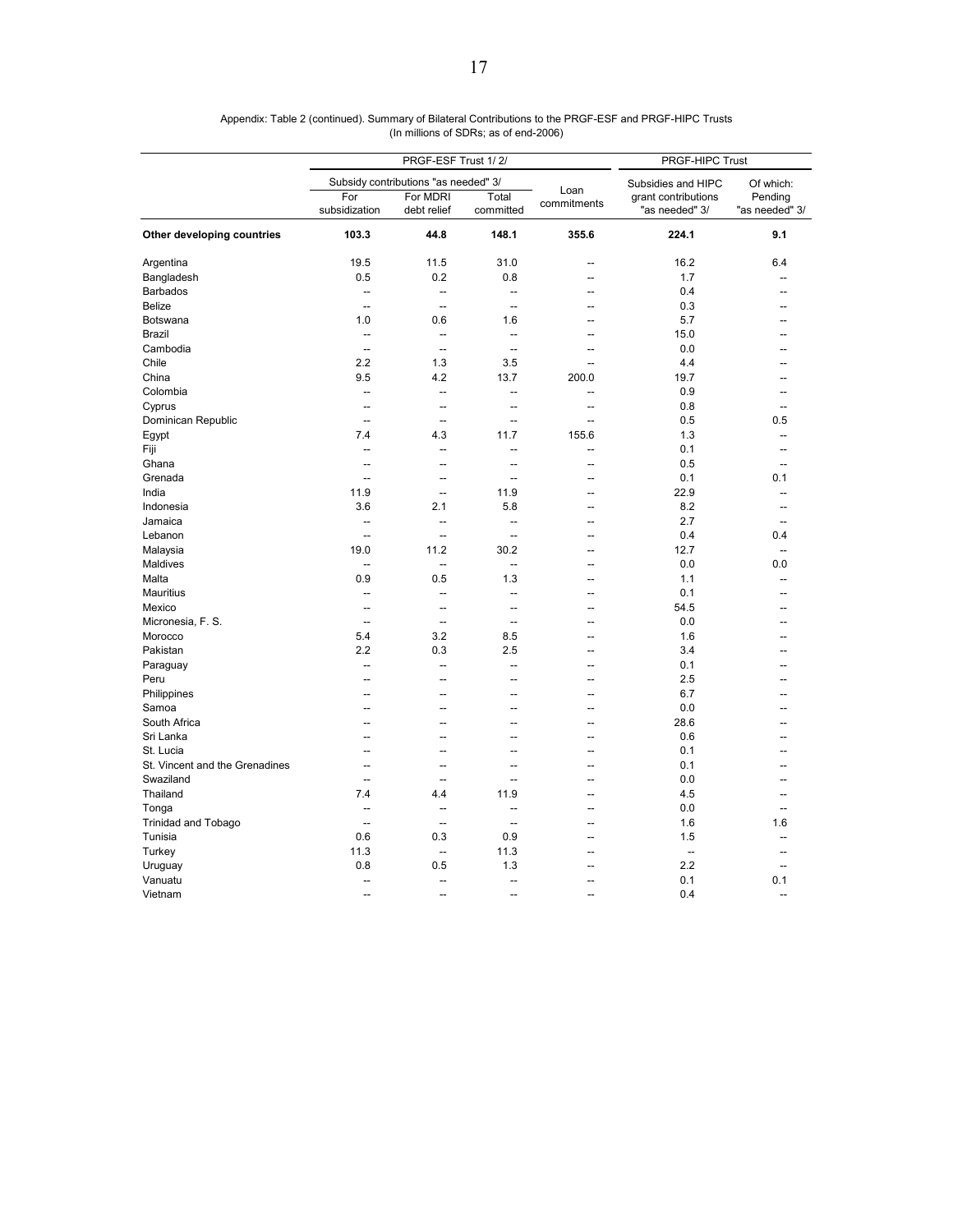|                                                                       |                      | PRGF-ESF Trust 1/2/                  | PRGF-HIPC Trust                       |                     |                                       |                                        |
|-----------------------------------------------------------------------|----------------------|--------------------------------------|---------------------------------------|---------------------|---------------------------------------|----------------------------------------|
|                                                                       |                      | Subsidy contributions "as needed" 3/ |                                       |                     | Subsidies and HIPC                    | Of which:<br>Pending<br>"as needed" 3/ |
|                                                                       | For<br>subsidization | For MDRI debt<br>relief              | Total<br>committed                    | Loan<br>commitments | grant contributions<br>"as needed" 3/ |                                        |
| <b>Countries in transition</b>                                        | 11.8                 | --                                   | 11.8                                  |                     | 42.9                                  | --                                     |
| Croatia                                                               |                      | --                                   |                                       |                     | 0.4                                   |                                        |
| Czech Republic                                                        | 11.8                 | --                                   | 11.8                                  |                     | 4.1                                   |                                        |
| Estonia                                                               | --                   | --                                   | $-$                                   |                     | 0.5                                   |                                        |
| Hungary                                                               |                      |                                      | $-$                                   |                     | 6.0                                   |                                        |
| Latvia                                                                | --                   | --                                   | $\hspace{0.05cm}$ – $\hspace{0.05cm}$ |                     | 1.0                                   |                                        |
| Poland                                                                |                      |                                      | $-$                                   |                     | 12.0                                  |                                        |
| <b>Russian Federation</b>                                             | --                   |                                      | $-$                                   |                     | 14.6                                  |                                        |
| Slovak Republic                                                       |                      |                                      | $-$                                   |                     | 4.0                                   |                                        |
| Slovenia                                                              |                      |                                      |                                       |                     | 0.4                                   |                                        |
| Memorandum Item:<br><b>OPEC Fund for International</b><br>Development |                      |                                      |                                       | 37.0                |                                       |                                        |

| Appendix: Table 2 (concluded). Summary of Bilateral Contributions to the PRGF-ESF and PRGF-HIPC Trusts |  |
|--------------------------------------------------------------------------------------------------------|--|
| (In millions of SDRs; as of end-2006)                                                                  |  |

\* Less than SDR 5,000.

1/ Subsidy contributions of Bangladesh, Belgium, Czech Republic, India, Luxembourg, Netherlands, Saudi Arabia, Sweden, and Thailand are held in the PRGF Subsidy Account. Tunisia's contribution is held in both PRGF Subsidy Account and ESF Subsidy Account. All other countries' contributions are held in the PRGF-ESF Subsidy Account.

2/ Excludes the G-8 commitment of SDR 100 million in end-2005 NPV terms and new ESF subsidy contributions.

3/ Estimated values of total contributions include forthcoming contributions that are not yet received. The term "as needed" refers to the nominal sum of concessional assistance taking into account the profile of subsidy needs associated with PRGF lending and the provision of HIPC assistance, respectively.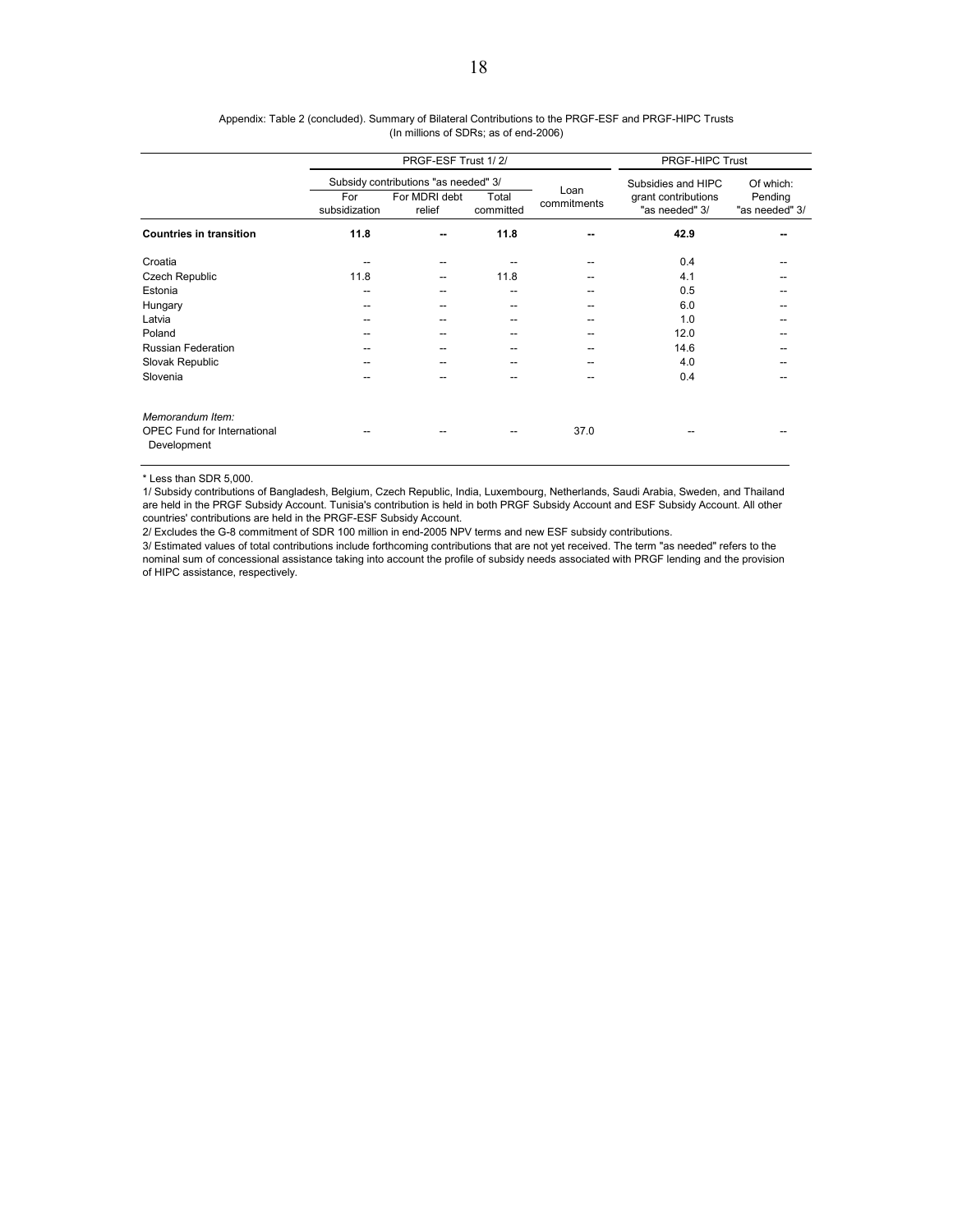|                                    | Effective date of |                 |        | Deposit/Investment Amount | Interest<br>Rate         | Maturity  |                     |
|------------------------------------|-------------------|-----------------|--------|---------------------------|--------------------------|-----------|---------------------|
|                                    | agreement         | Vehicle 2/      | Agreed | Received                  | Outstanding              | (percent) | (years)             |
|                                    |                   |                 |        |                           |                          |           |                     |
| Austria                            |                   |                 |        |                           |                          |           |                     |
| <b>Austrian National Bank</b>      | Jun. 8, 1988      | Admin, Account  | 60.0   | 60.0                      | $\overline{a}$           | 0.5       | $5\frac{1}{2} - 10$ |
| Austrian National Bank             | Apr. 19, 1994     | Admin. Account  | 50.0   | 50.0                      | ă.                       | 0.5       | $5\frac{1}{2} - 10$ |
| <b>Belgium</b>                     |                   |                 |        |                           |                          |           |                     |
| National Bank of Belgium           | Jun. 30, 1989     | Admin, Account  | 100.0  | 100.0                     | $\overline{a}$           | 0.5       | 10                  |
| National Bank of Belgium           | Apr. 21, 1994     | Admin. Account  | 80.0   | 80.0                      | ä.                       | 0.5       | 10                  |
| Botswana                           |                   |                 |        |                           |                          |           |                     |
| Bank of Botswana 3/4/              | Jun. 30, 1994     | Admin. Account  | 6.9    | 6.9                       | Ξ.                       | 2.0       | 10                  |
| Chile                              |                   |                 |        |                           |                          |           |                     |
| Banco Central de Chile             | Aug. 24, 1994     | Admin. Account  | 15.0   | 15.0                      | $\overline{a}$           | 0.5       | 5                   |
|                                    |                   |                 |        |                           |                          |           |                     |
| Greece                             |                   |                 |        |                           |                          |           |                     |
| <b>Bank of Greece</b>              | Nov. 30, 1988     | Admin, Account  | 35.0   | 35.0                      | ц.                       | 0.5       | $5\frac{1}{2}$ -10  |
| <b>Bank of Greece</b>              | Apr. 22, 1994     | Admin. Account  | 35.0   | 35.0                      | Ξ.                       | 0.5       | $5\frac{1}{2} - 10$ |
| Indonesia                          |                   |                 |        |                           |                          |           |                     |
| Bank Indonesia 5/                  | Jun. 23, 1994     | Admin. Account  | 25.0   | 25.0                      | Ξ.                       | <u></u>   | 10                  |
| Iran, Islamic Republic of          |                   |                 |        |                           |                          |           |                     |
| Central Bank of Iran               | May 24, 1994      | Admin. Account  | 5.0    | 5.0                       | $\overline{a}$           | 0.5       | 10                  |
| Malaysia                           |                   |                 |        |                           |                          |           |                     |
| Bank Negara Malaysia               | May 17, 1988      | Subsidy Account | 40.0   | 40.0                      |                          | 0.5       | 10                  |
| Bank Negara Malaysia 4/            | Jun. 30, 1994     | Subsidy Account | 40.0   | 40.0                      | --                       | 2.0       | 10                  |
| Malta                              |                   |                 |        |                           |                          |           |                     |
| Central Bank of Malta              | Dec. 13, 1989     | Subsidy Account | 1.4    | 1.4                       |                          | 0.5       | 13                  |
| Central Bank of Malta              |                   | PRGF-ESF        | 1.4    | 1.4                       | 1.4                      | 0.5       | 13                  |
|                                    | May 27, 1994      | Subsidy Account |        |                           |                          |           |                     |
|                                    |                   |                 |        |                           |                          |           |                     |
| Pakistan                           |                   |                 |        |                           |                          |           |                     |
| State Bank of Pakistan 6/          | Apr. 21, 1994     | PRGF-ESF        | 10.0   | 8.7                       | 8.7                      | 0.5       | 16                  |
|                                    |                   | Subsidy Account |        |                           |                          |           |                     |
| Portugal                           |                   |                 |        |                           |                          |           |                     |
| Banco do Portugal                  | May 5, 1994       | Admin. Account  | 13.1   | 13.1                      | 2.6                      | 0.5       | $6 - 10$            |
| Saudi Arabia                       |                   |                 |        |                           |                          |           |                     |
| The Saudi Fund for Development and | April 11, 2006    | PRGF-ESF        | 132.6  | 38.2                      | 38.2                     | 0.5       | 15%                 |
| the Kingdom of Saudi Arabia 7/     |                   | Subsidy Account |        |                           |                          |           |                     |
| Singapore                          |                   |                 |        |                           |                          |           |                     |
| Monetary Authority of Singapore    | Nov. 4, 1988      | Subsidy Account | 40.0   | 40.0                      | $\overline{a}$           | 2.0       | 10                  |
| Monetary Authority of Singapore 4/ | May 20, 1994      | Subsidy Account | 40.0   | 40.0                      | $\overline{a}$           | 2.0       | 10                  |
|                                    |                   |                 |        |                           |                          |           |                     |
| Spain<br>Government of Spain 8/    | Feb. 8, 1995      | PRGF-ESF        | 60.3   | 27.6                      | 27.6                     | 0.5       | 10                  |
|                                    |                   | Subsidy Account |        |                           |                          |           |                     |
|                                    |                   |                 |        |                           |                          |           |                     |
| <b>Thailand</b>                    |                   |                 |        |                           |                          |           |                     |
| Bank of Thailand                   | Jun. 14, 1988     | Subsidy Account | 20.0   | 20.0<br>40.0              |                          | 2.0       | 10<br>10            |
| Bank of Thailand                   | Apr. 22, 1994     | Subsidy Account | 40.0   |                           | --                       | 2.0       |                     |
| <b>Trinidad and Tobago</b>         |                   |                 |        |                           |                          |           |                     |
| Government of Trinidad and Tobago  | Dec. 7, 2006      | PRGF-ESF        | 3.0    | --                        |                          | 1.0       | 10                  |
|                                    |                   | Subsidy Account |        |                           |                          |           |                     |
| Tunisia                            |                   |                 |        |                           |                          |           |                     |
| Banque Centrale de Tunisie 9/      | May 4, 1994       | Subsidy Account | 3.6    | 3.6                       | $\overline{\phantom{a}}$ | 0.5       | 10                  |
| Uruguay                            |                   |                 |        |                           |                          |           |                     |
| Banco Central del Uruguay 10/      | Jul. 7, 1994      | Subsidy Account | 7.2    | 7.2                       |                          |           | 10                  |
|                                    |                   |                 |        |                           |                          |           |                     |
| Total                              |                   |                 | 864.4  | 733.0                     | 78.5                     |           |                     |

Appendix: Table 3. PRGF-ESF Trust—Subsidy Agreements 1/ (In millions of SDRs; as of end-January 2007)

1/ Subsidy contributions to the PRGF-ESF Trust result from the difference between the investment income on contributions and the below market rate of interest paid to contributors.

2/ In January 2006, the original PRGF Subsidy Account was renamed as the PRGF-ESF Subsidy Account, and two new subsidy accounts, the ESF Subsidy Account and the PRGF Subsidy Account, were established. For deposits/investments that have not yet expired, the current name of the account is presented. For deposits/investments that have been repaid, the old name of Subsidy Account is kept.

3/ Equivalent of US\$10 million (at the exchange rate of June 29, 1994).

4/ The Fund made early repayments to Botswana, Malaysia, and Singapore on March 1, 2004.

5/ Interest rate paid is equivalent to the return on investment by the Fund on this deposit (net of any costs), less 2.0 percent per annum. If the interest rate obtained is less than 2.0 per annum, the deposit shall bear zero interest.

6/ All the deposits will be repaid together at the end of sixteen years after the date of the first deposit.

7/ Including (i) a new investment of SDR 38.2 million; and (ii) a rollover of two investments of SDR 49.8 million and SDR 27.9 million and of the deposit of SDR 16.7 million from the PRGF-HIPC Trust upon their maturities in 2011, 2011-14, and 2018, respectively.

8/ The investment coincides with the repayment of each of the first nine (out of ten) semiannual installments of a drawing of the PRGF-ESF Trust loan of SDR 67 million from the Government of Spain (the Instituto de Crédito Oficial).

9/ Equivalent of US\$5 million (at the exchange rate of May 11, 1994).

10/ Interest rate paid is equivalent to the return on this investment by the Fund (net of any costs), less 2.6 percent per annum. If the interest rate obtained by the Fund is 2.6 percent per annum or less, the investment shall bear zero interest.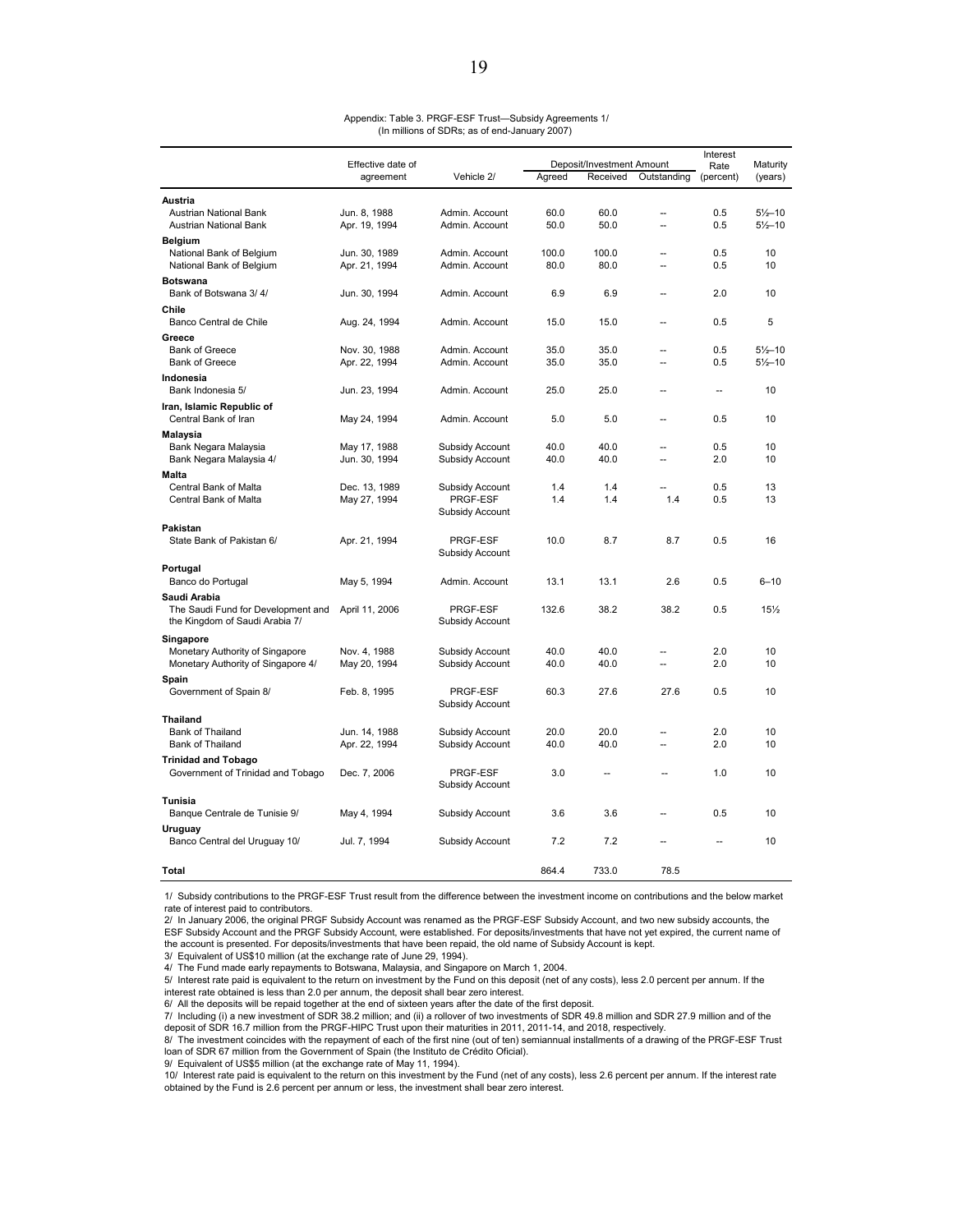#### Appendix: Table 4. PRGF-ESF Trust—Loan Agreements (In millions of SDRs; as of end-January 2007)

|                                                                   | Effective date                | <b>Expiration date</b>         | Loan           | Amount Disbursed |                             |                                        | Amount         |
|-------------------------------------------------------------------|-------------------------------|--------------------------------|----------------|------------------|-----------------------------|----------------------------------------|----------------|
|                                                                   | of agreement                  | for drawings                   | commitments    | Amount           | In percent of<br>commitment | Early repayment related<br>to the MDRI | outstanding    |
| <b>Belgium</b><br>National Bank of Belgium 1/                     | Jul. 2, 1999                  | Dec. 31, 2014                  | 350.0          | 242.3            | 69.2                        | 163.0                                  | 65.3           |
| Canada                                                            |                               |                                |                |                  |                             |                                        |                |
| Government of Canada                                              | Feb. 22, 1989                 | Dec. 31, 1997                  | 300.0          | 300.0            | 100.0                       | 16.1                                   |                |
| Government of Canada                                              | May 9, 1995                   | Dec. 31, 2005                  | 400.0          | 400.0            | 100.0                       | 110.1                                  | 212.0          |
| China                                                             |                               |                                |                |                  |                             |                                        |                |
| Government of China 1/                                            | Jul. 05, 1994                 | Dec. 31, 2014                  | 200.0          | 176.3            | 88.1                        | 37.7                                   | 92.9           |
| <b>Denmark</b><br>National Bank of Denmark                        | May 3, 2000                   | Dec. 31, 2003                  | 100.0          | 100.0            | 100.0                       | 100.0                                  | $\sim$         |
| Egypt                                                             |                               |                                |                |                  |                             |                                        |                |
| Central Bank of Egypt 1/                                          | Jun. 13, 1994                 | Dec. 31, 2014                  | 155.6          | 100.0            | 64.3                        | 21.9                                   | 32.6           |
| France                                                            |                               |                                |                |                  |                             |                                        |                |
| Agence Française de Développement 2/                              | Apr. 05, 1988                 | Dec. 31, 1997                  | 800.0          | 800.0            | 100.0                       | $\sim$                                 |                |
| Agence Française de Développement 2/                              | Jan. 03, 1995                 | Dec. 31, 2005                  | 750.0          | 750.0            | 100.0                       | з.                                     | 441.2          |
| Agence Française de Développement 1/2/                            | Dec. 17, 1999                 | Dec. 31, 2014                  | 1,350.0        | 522.7            | 38.7                        | 376.1                                  | 146.6          |
| Germany                                                           |                               |                                |                |                  |                             |                                        |                |
| Kreditanstalt für Wiederaufbau<br>Kreditanstalt für Wiederaufbau  | Mar. 31, 1989<br>May 17, 1995 | Dec. 31, 1997<br>Dec. 31, 2005 | 700.0<br>700.0 | 700.0<br>700.0   | 100.0<br>100.0              | 19.7<br>313.0                          | 0.9<br>227.7   |
| Kreditanstalt für Wiederaufbau 1/                                 | Jun. 19, 2000                 | Dec. 31, 2009                  | 1,350.0        | 377.3            | 27.9                        | 180.6                                  | 196.6          |
| Italy                                                             |                               |                                |                |                  |                             |                                        |                |
| Bank of Italy 3/                                                  | Oct. 04, 1990                 | Dec. 31, 1997                  | 370.0          | 370.0            | 100.0                       | 11.7                                   | $\sim$         |
| Bank of Italy 3/                                                  | May. 29, 1998                 | Dec. 31, 2005                  | 210.0          | 210.0            | 100.0                       | 170.9                                  | $\overline{a}$ |
| Bank of Italy 1/                                                  | Mar. 1, 2000                  | Dec. 31, 2014                  | 800.0          | 497.9            | 62.2                        | 63.5                                   | 434.5          |
| Japan                                                             |                               |                                |                |                  |                             |                                        |                |
| Japan Bank for International Cooperation 4/                       | Apr. 12, 1988                 | Dec. 31, 1997                  | 2,200.0        | 2,200.0          | 100.0                       |                                        | 6.0            |
| Japan Bank for International Cooperation 1/4/                     | Oct. 05, 1994                 | Dec. 31, 2014                  | 2,934.8        | 2,624.1          | 89.4                        | $\overline{a}$                         | 2,088.7        |
| Korea                                                             |                               |                                |                |                  |                             |                                        |                |
| Bank of Korea<br>Bank of Korea                                    | Apr. 20 1989<br>Jun. 20, 1994 | Dec. 31, 1997<br>Dec. 31, 2005 | 65.0<br>27.7   | 65.0<br>27.7     | 100.0<br>100.0              | 0.3<br>20.0                            | $\sim$<br>ц,   |
| <b>Netherlands</b>                                                |                               |                                |                |                  |                             |                                        |                |
| Bank of the Netherlands 1/                                        | Sep. 29, 1999                 | Dec. 31, 2014                  | 450.0          | 193.6            | 43.0                        | 55.2                                   | 138.4          |
| Norway                                                            |                               |                                |                |                  |                             |                                        |                |
| Bank of Norway                                                    | Apr. 14, 1988                 | Dec. 31, 1997                  | 90.0           | 90.0             | 100.0                       | 2.7                                    |                |
| Bank of Norway                                                    | Jun. 16, 1994                 | Dec. 31, 2005                  | 60.0           | 60.0             | 100.0                       | 32.5                                   |                |
| <b>OPEC Fund for International Development 5/</b>                 | Dec. 20, 1994                 | Dec. 31, 2005                  | 37.0           | 37.0             | 100.0                       | 25.7                                   | ٠.             |
| Spain                                                             |                               |                                |                |                  |                             |                                        |                |
| Bank of Spain 6/                                                  | Jun. 20, 1988                 | Jun. 30, 1993                  | 216.4          | 216.4            | 100.0                       | $\overline{a}$                         | $\sim$         |
| Government of Spain                                               | Feb. 08, 1995                 | Dec. 31, 2005                  | 67.0           | 67.0             | 100.0                       | $\sim$                                 | 39.4           |
| Bank of Spain 1/                                                  | Feb. 14, 2000                 | Dec. 31, 2014                  | 425.0          | 144.2            | 33.9                        | 41.4                                   | 102.8          |
| <b>Switzerland</b>                                                |                               |                                |                |                  |                             |                                        |                |
| Swiss Confederation 7/                                            | Dec. 23, 1988                 | Dec. 31, 1997                  | 200.0<br>401.7 | 200.0            | 100.0                       | $\sim$                                 |                |
| Swiss National Bank 1/                                            | Jun. 22, 1995                 | Dec. 31, 2014                  |                | 234.4            | 58.3                        | 44.7                                   | 116.0          |
| Subtotal                                                          |                               |                                | 15,710.2       | 12,406.0         | 79.0                        | 1,806.7                                | 4,341.7        |
| <b>Associated Agreement -</b><br>Saudi Fund for Development (SFD) | Feb. 27, 1989                 | 8/<br>---                      | 49.5           | 49.5             | 100.0                       | $\overline{\phantom{a}}$               |                |
| Total Loan and Associated Loan Agreements 9/                      |                               |                                | 15,759.7       | 12.455.5         | 79.0                        | 1,806.7                                | 4.341.7        |

1/ Including additional loan commitments for interim PRGF operations.

2/ Before April 17, 1998, known as Caisse Française de Développement.

3/ In late 1999, the Bank of Italy replaced the Ufficio Italiano dei Cambi as lender to the PRGF Trust.

4/ On October 1, 1999, the Export-Import Bank of Japan merged with the Overseas Economic Cooperation Fund and became the Japan Bank for International Cooperation.

5/ The loan commitment is for the SDR equivalent of US\$50 million.<br>6/ The original loan commitment of the Bank of Spain was SDR 220 million; however, only SDR 216.4 million was drawn and disbursed by the expiration date fo

9/ Any mismatch of outstanding resources between the amount owed by PRGF borrowers and the amount owed to PRGF lenders arises because of mismatches in timing between drawdowns from lenders to the Trust and disbursements of PRGF loans to borrowers.